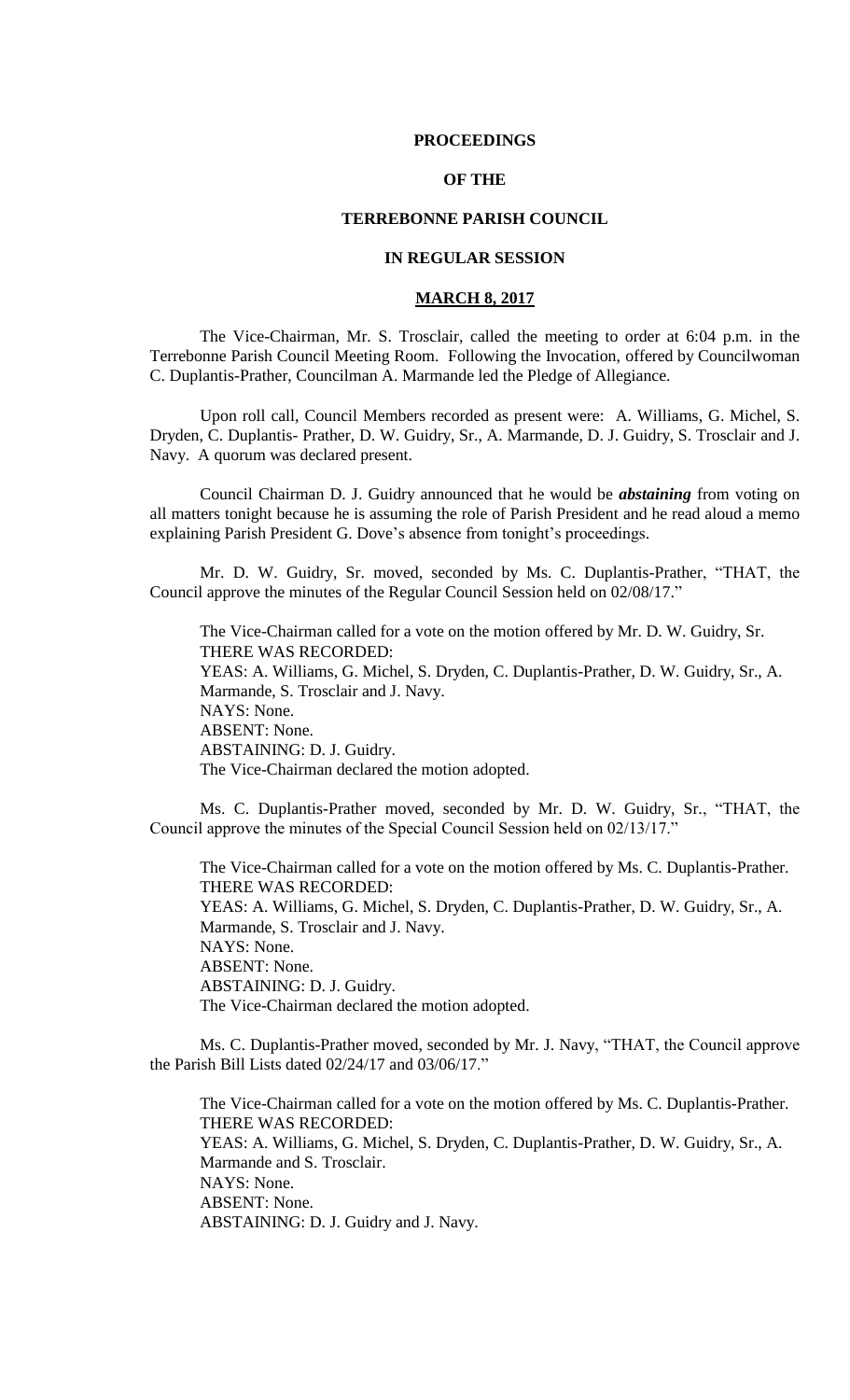The Vice-Chairman declared the motion adopted.

Councilman J. Navy read aloud a proclamation declaring March 2017 as "Social Workers Month" in Houma-Terrebonne.

Ms. Peggy Bowers, Chairwoman of the Houma-Terrebonne Chapter of Social Workers, thanked the Council and Administration for the proclamation and explained the sufficient role that they "play" in the lives of individuals who requires their assistance. She also stated that they are working with Mr. Earl Eues, Director of the Terrebonne Parish Office of Emergency Preparedness, to establish a disaster crisis response team that would help individuals on an emotional level, if a major catastrophe occurs.

Mr. Ben Meyers, an area Social Worker, thanked the Council and Administration for the award and stated that their main goal is to work in conjunction with the hospitals, the schools and any other entities to help families and/or individuals deal with changing times and changing family dynamics.

Several Council members thanked Ms. Bowers, Mr. Ben Meyers and all of the Social Workers that devote their time helping to improve the lives of individuals in and around Terrebonne Parish.

Mr. G. Michel moved, seconded by Mr. A. Marmande, "THAT, the Council approve the co-sponsorship request from Louisiana State Police/Troop-C for the 2017 Bayou Region Safety Expo at the Houma-Terrebonne Civic Center on May 13, 2017."

The Vice-Chairman called for a vote on the motion offered by Mr. G. Michel. THERE WAS RECORDED: YEAS: A. Williams, G. Michel, S. Dryden, C. Duplantis-Prather, D. W. Guidry, Sr., A. Marmande, S. Trosclair and J. Navy. NAYS: None. ABSENT: None. ABSTAINING: D. J. Guidry. The Vice-Chairman declared the motion adopted.

Council Clerk V. Chauvin requested an add-on on tonight's agenda - the Retired Teachers Proclamation - due to representatives being present to accept because they were informed it would be on the agenda.

Ms. A. Williams moved, seconded by Mr. J. Navy, "THAT, the Council add on the agenda the matter relative to the Proclamation for the Retired Teachers."

The Vice-Chairman called for comments from the public regarding the proposed add-on; there were none.

The Vice-Chairman called for a vote on the motion offered by Ms. A. Williams. THERE WAS RECORDED: YEAS: A. Williams, G. Michel, S. Dryden, C. Duplantis-Prather, D. W. Guidry, Sr., A. Marmande, S. Trosclair and J. Navy. NAYS: None. ABSENT: None. ABSTAINING: D. J. Guidry. The Vice-Chairman declared the motion adopted.

Councilman S. Dryden read aloud the proclamation declaring March 16, 2017 as Retired Teachers Month in Houma-Terrebonne.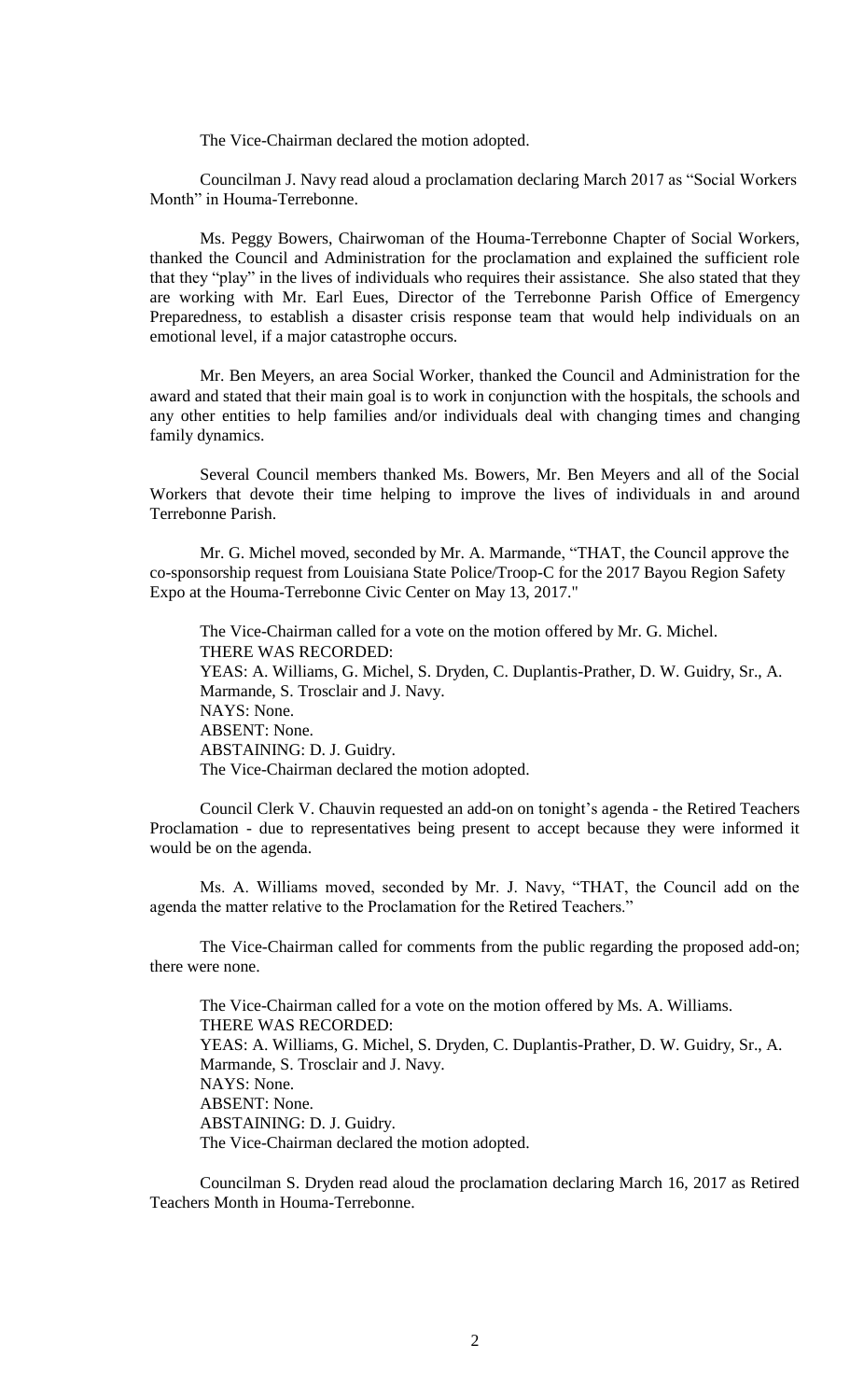Ms. Brenda T. Washington, president of the Retired Teachers Educational Association, thanked the Council and Administration for recognizing Retired Teachers Day and stated that they appreciate everything that has been done in their honor.

Ms. Lynn Ellzey, president of the Terrebonne Retired Teachers Association, thanked the Council and Administration for recognizing the retired teachers in the Houma-Terrebonne community and for always supporting their endeavors.

Several Council members thanked the retired teachers for their years of service and dedication in educating the children of Terrebonne Parish.

Under Agenda Item 2A – Public Wishing to Address the Council (No speaker cards were submitted as of agenda deadline).

The Vice-Chairman called for a report on the Budget and Finance Committee meeting held on 03/06/17, whereupon the Committee Chairwoman, rendered the following:

### **BUDGET & FINANCE COMMITTEE**

#### **MARCH 6, 2017**

The Chairwoman, Arlanda Williams, called the Budget & Finance Committee meeting to order at 5:30 p. m. in the Terrebonne Parish Council Meeting Room with an Invocation offered by Committee member J. Navy and the Pledge of Allegiance led by Committee member S. Trosclair. Upon roll call, Committee Members recorded as present were: A. Williams, G. Michel, S. Dryden, C. Duplantis-Prather, D. W. Guidry, Sr., A, Marmande, D. J. Guidry, S. Trosclair and J. Navy. A quorum was declared present.

Council Chairman Dirk J. Guidry announced that he would be *"abstaining"* from voting on all matters tonight because he will be assuming the role of Acting Parish President in the absence of Parish President Gordon Dove at tonight's proceedings.

| <b>OFFERED BY:</b>  | MS. C. DUPLANTIS-PRATHER |
|---------------------|--------------------------|
| <b>SECONDED BY:</b> | MR. S. TROSCLAIR         |

## **RESOLUTION NO. 17-073**

**WHEREAS,** Louisiana Statutory Law provides for the disposal of surplus movable property having a value of \$5,000.00 or less, in addition to other legally permissible means, at private sale which is, in the opinion of the governing authority, not needed for public purposes; and

**WHEREAS**, the movable property listed in the attached Exhibit A each have a valued of \$5,000.00 or less, as indicated by the values set out next to each item on the attached Exhibit A; and

**WHEREAS**, the parish administration has recommended that the movable property listed in the attached Exhibit A be declared surplus as the items are no longer useful, nor do they serve a public purpose and authorizes immediate award to the highest bidder for all items, including those where the highest bid exceeds \$5,000.00; and

**NOW THEREFORE, BE IT RESOLOVED** by the Terrebonne Parish Council that the movable property listed in the attached Exhibit A be declared surplus and grants authorization to dispose of said items by private sale or by any other legally approved method to the highest bidder pursuant to statutory law, including those where the highest bid exceeds \$5,000.00.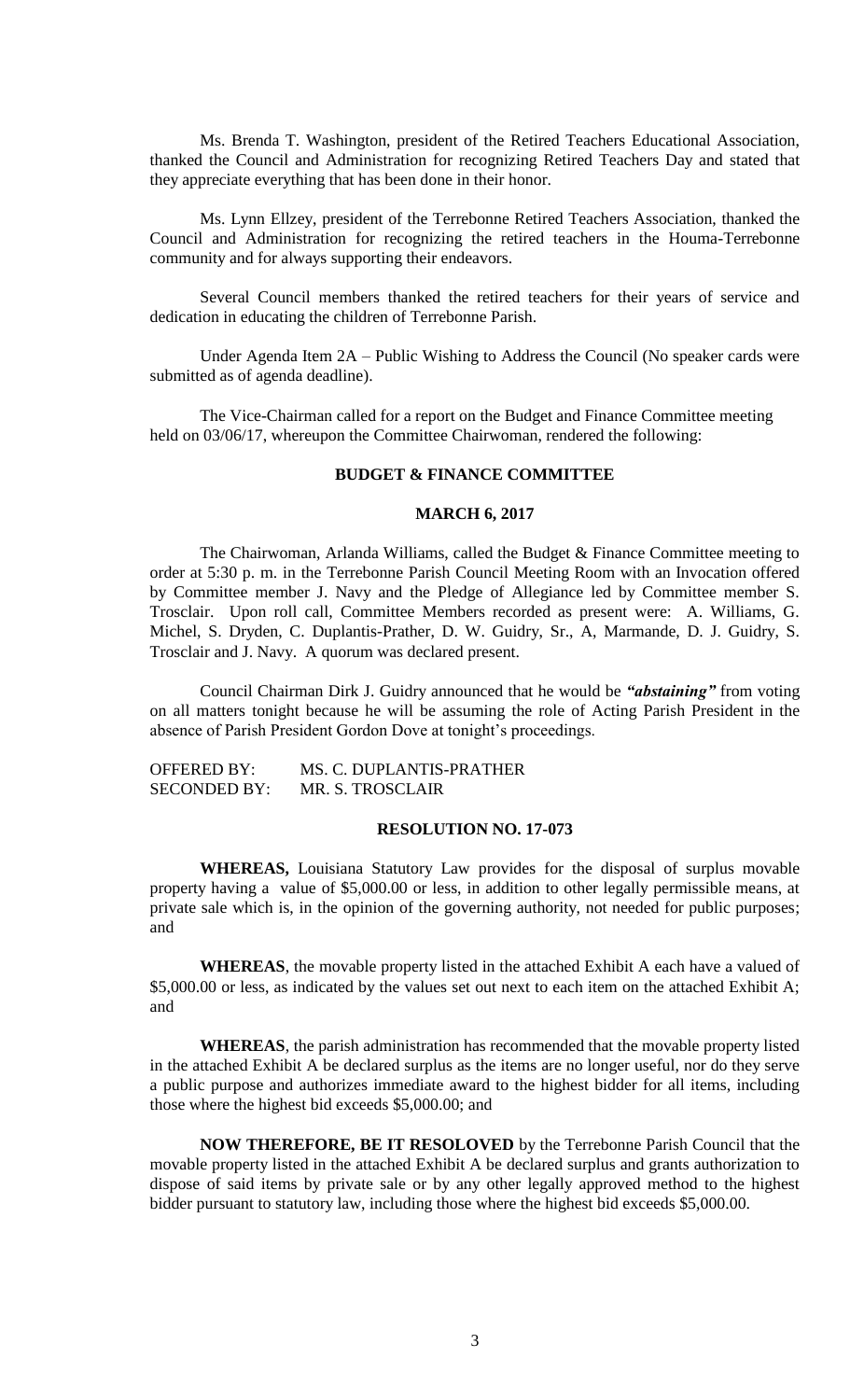#### **THERE WAS RECORDED:**

YEAS: A. Williams, G. Michel, S. Dryden, C. Duplantis-Prather, D. W. Guidry, Sr., A. Marmande, S. Trosclair, and J. Navy. NAYS: None. ABSTAINING: D. J. Guidry. ABSENT: None. The Chairwoman declared the resolution adopted on this the 6th day of March 2017.

# **Exhibit "A" February 2017 Surplus List**

# **Civic Center:**

2 - Sweater/\$0 5 - Shirts/\$0 11 - Jackets/\$0 1-Boots/\$0 1-Slippers/\$0 15-Shoes/\$0 3-Phone/\$0 1-Cup/\$0 6-Hats/\$0 1-Notebook/\$0 4-Keys/\$0 5-Bag/\$0 1-Helmet/\$0 3-Rings/\$0 8-Glasses/\$0 1-Collar/\$0 1-Silverware/\$0 3-Toys/\$0 8-Bracelets/\$0 6-Sunglasses/\$0 1-Tassel/\$0 1-Camera Case/\$0 2-Adding Machines/\$0 1-Chain & Pendant/\$0 1-Hair Bow/\$0 2-Earrings/\$0 1-Keyboard/\$0 2-Caps/\$0 1-Igloo Bag/\$0 1-Cape/\$0 1-Blanket/\$0 1-Beanie/\$0 2-Cardigan/\$0 2-Scarfs/\$0 1-Mardi Gras Bag/\$0 2-Pairs of Earrings/\$0 1-Pair of Flip Flops/\$0 2-Shoes/\$0 1-Mug/\$0 1-Body Suit/\$0 1-Tray w/Lock/\$0 1-Shawl/\$0 1-Slipper/\$0 2-Black Lights/\$0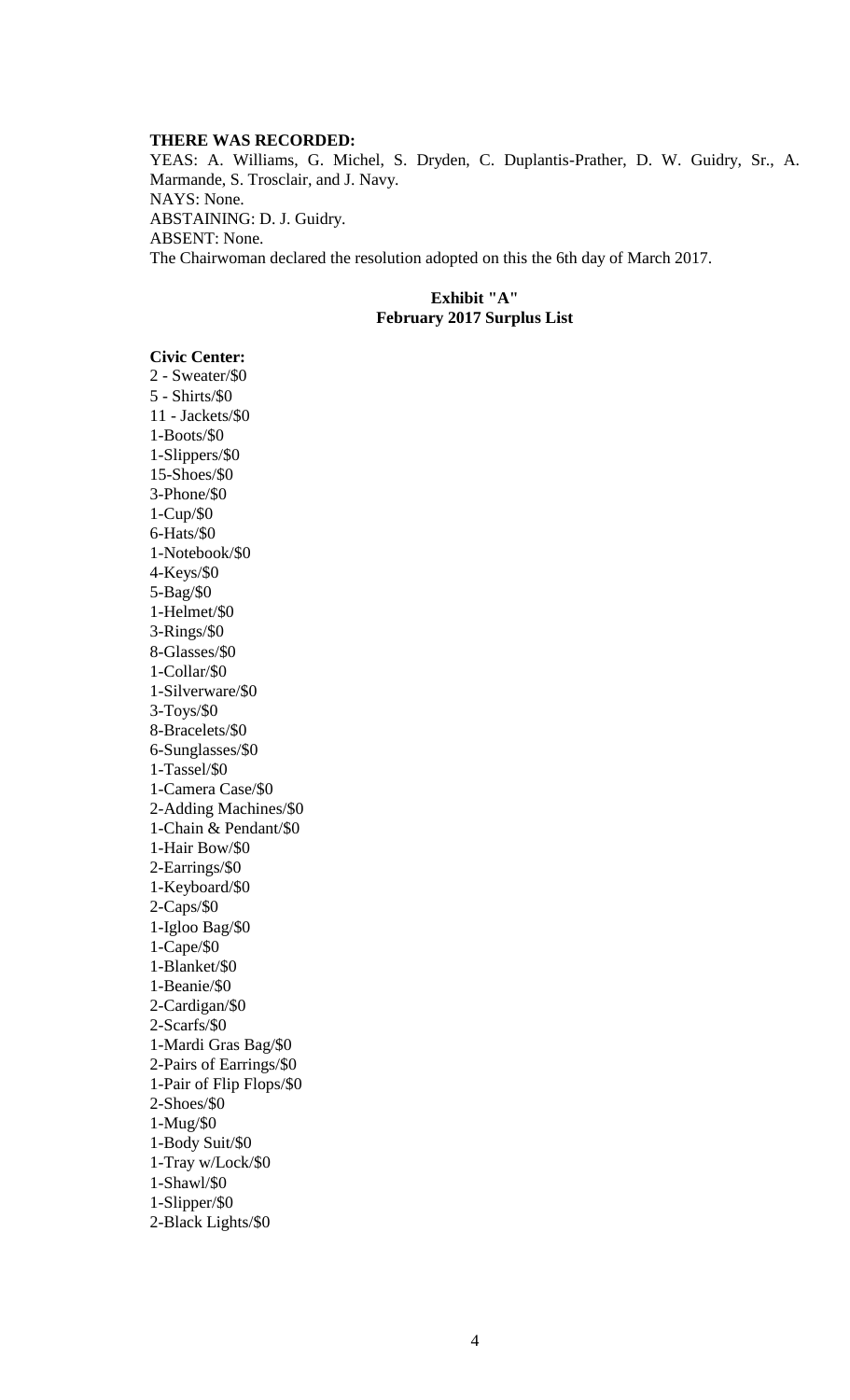- 1-Sweatshirt/\$0
- 1-Vest/\$0
- 5-Necklaces/\$0
- 1-Earpiece/\$0
- 1-Makeup & Bag/\$0
- 1-Charger/\$0
- 1-Pair of Gloves/\$0
- 1-Flask/\$0
- 1 Wire / \$0
- 1 Wallet / \$0
- 1 Remote / \$0
- 1 Pair Cufflinks / \$0
- $1 Costume / $0$
- 1 Graduation Gown / \$0
- 2 Graduation Cap / \$0

# **Drainage:**

- 1 L-Shaped Fuel Tank / \$50.00
- 1 L-Shaped Fuel Tank / \$50.00
- 1 Aluminum Tool Box / \$20.00
- 1 Aluminum Tool Box / \$30.00

## **Fire Department:**

2 – Samsung Galaxy Tablet / \$100

# **Housing & Human Services:**

- 1 Dell Laptop / \$0
- 1 Dell Laptop / \$0
- 1 Latitude D630 / \$0
- 1 Latitude D630 / \$0

# **Planning & Zoning:**

- 1 Printer / \$0
- 1 Printer / \$0
- 1 Calculator / \$0
- 1 Small Metal Frame Desk / \$0
- 1 Fujitsu FI5530C2 Desk Top Scanner / \$75
- 1 Rubbermaid Computer Desk/ \$0
- 1 Lexmark Pro 905 Printer / \$0
- 1 HP Deskjet 5650 Printer / \$0
- 1 Toner Cassette / \$0
- 4 Brother Print Cartridges / \$0
- 3 Lexmark Print Cartridges / \$0

### **Police:**

- 2 Meter Bolt / \$0
- 2 Meter Top / \$0
- 310 Meter Lens / \$0
- 27 Meter Caps / \$0
- 1 Meter House / \$0
- $2 1$  Hr Meter / \$0
- 3 2 Hr Meter / \$0
- 12 4 Hr Meter / \$0
- 4 Sirens / \$0
- 4- Lights / \$0
- 1 Shift Lever / \$0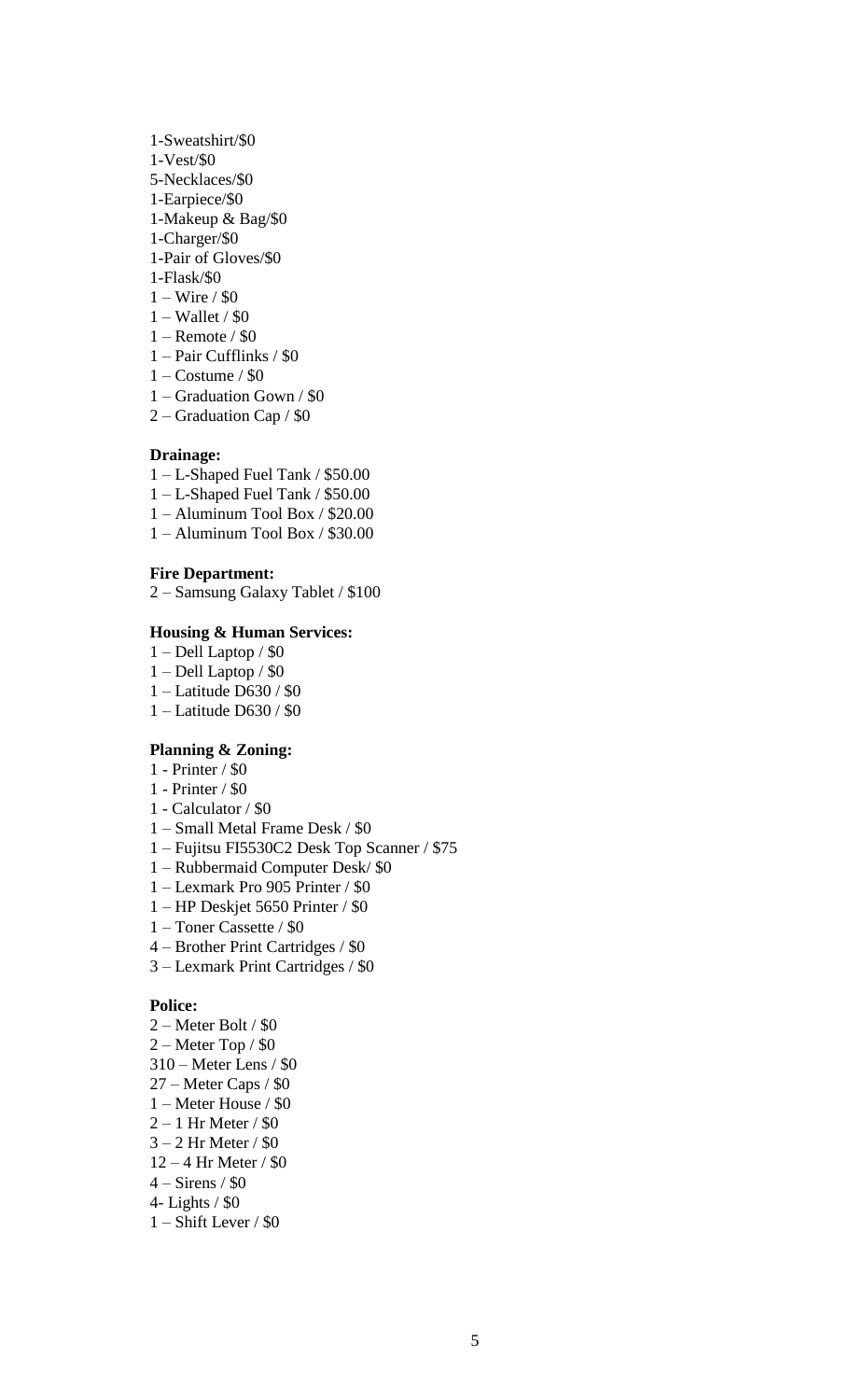2 – Battery/Charger / \$0

#### **Registrar of Voters:**

1 – Desk Chair / \$0

1 – Water Cooler / \$20

- 1 Simplex 1605-9051 Time Clock / \$30
- 1 Swintec Typewriter / \$0

**Utilities:** 1 – Dell Laptop / \$0

\* \* \* \* \* \* \* \* \*

OFFERED BY: MR. S. TROSCLAIR SECONDED BY: MR. D. W. GUIDRY, SR.

# **RESOLUTION NO. 17-074**

**WHEREAS,** Terrebonne Parish Consolidated Government (TPCG) is authorized to provide Team Sports Insurance Coverage through its Department of Risk Management; and

**WHEREAS,** Administration and the Risk Management Department estimate the cost for Team Sports Insurance coverage for 2017 to be approximately \$65,000.00 to \$68,000.00 and submits a recommendation for Team Sports Insurance coverage; and

**WHEREAS,** it is the recommendation of Administration and the Risk Management Department that the Team Sports Insurance premiums become accepted effective for 2017.

**NOW THEREFORE BE IT RESOLVED,** by the Terrebonne Parish Council (Budget and Finance Committee) on behalf of the Terrebonne Parish Consolidated Government that the recommendation of Administration and the Risk Management Department is to accept the estimated amount for Team Sports premiums effective for 2017.

### **THERE WAS RECORDED:**

YEAS: A. Williams, G. Michel, S. Dryden, C. Duplantis-Prather, D. W. Guidry, Sr., A. Marmande, S. Trosclair, and J. Navy. NAYS: None. ABSTAINING: D. J. Guidry. ABSENT: None. The Chairwoman declared the resolution adopted on this the 6th day of March 2017.

\* \* \* \* \* \* \* \* \*

Mr. G. Michel moved, seconded by Mr. S. Trosclair, "THAT, there being no further business to come before the Budget & Finance Committee, the meeting be adjourned."

The Chairwoman called for the vote on the motion offered by Mr. G. Michel. THERE WAS RECORDED:

YEAS: A. Williams, G. Michel, S. Dryden, C. Duplantis-Prather, D. W. Guidry, A. Marmande, D. J. Guidry, S. Trosclair and J. Navy.

NAYS: None.

ABSENT: None.

The Chairwoman declared the motion adopted and the meeting was adjourned at 5:33 p.m.

Arlanda J. Williams, Chairwoman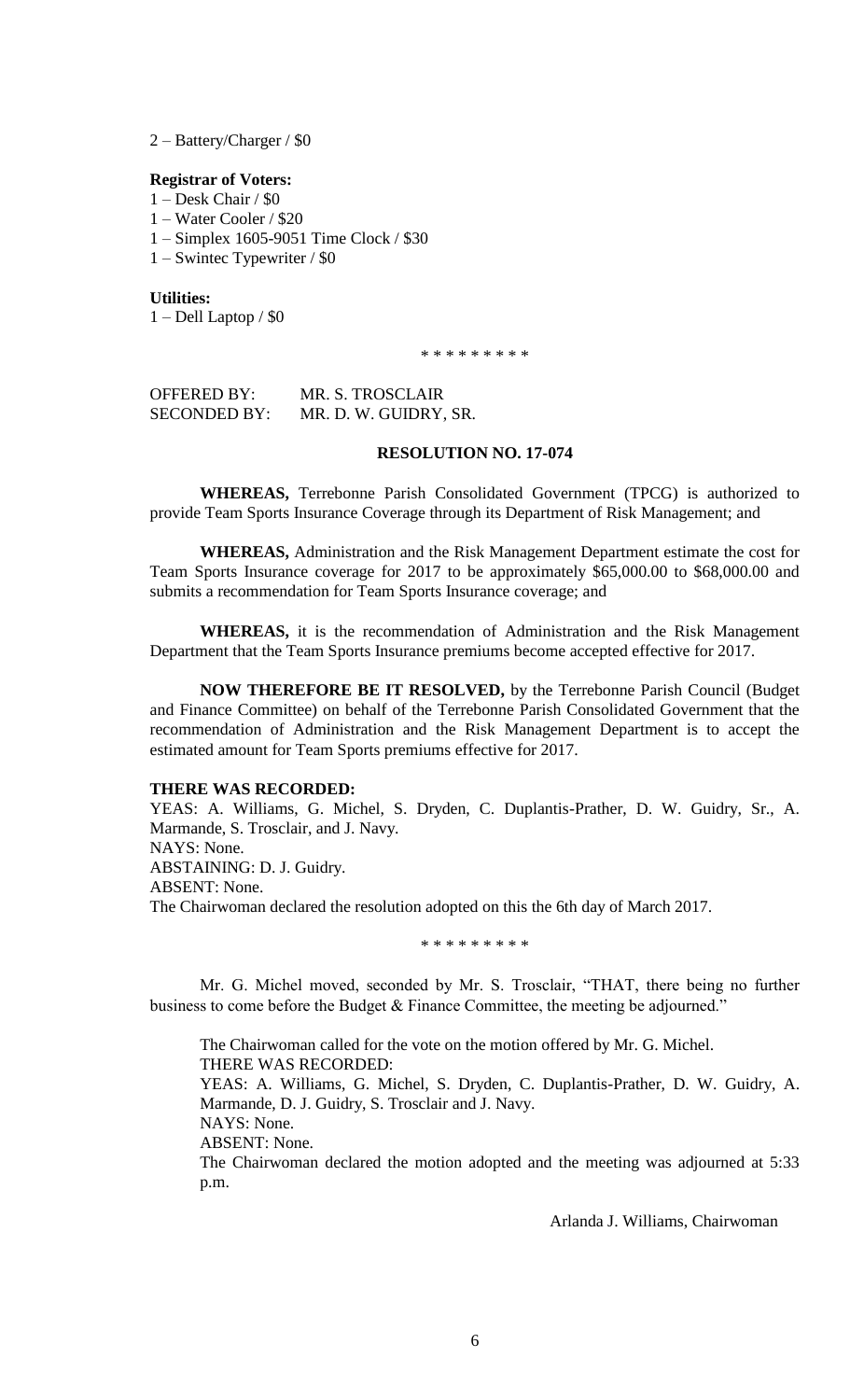Ms. A. Williams moved, seconded by Mr. G. Michel, "THAT, the Council accept and ratify the minutes of the Budget and Finance Committee meeting held on 03/06/17."

The Vice-Chairman called for a vote on the motion offered by Ms. A. Williams. THERE WAS RECORDED: YEAS: A. Williams, G. Michel, S. Dryden, C. Duplantis-Prather, D. W. Guidry, Sr., A. Marmande, S. Trosclair and J. Navy. NAYS: None. ABSENT: None. ABSTAINING: D. J. Guidry. The Vice-Chairman declared the motion adopted.

The Vice-Chairman called for a report on the Policy, Procedure and Legal Committee meeting held on 03/06/17, whereupon the Committee Chairman, rendered the following:

#### **POLICY, PROCEDURE, & LEGAL COMMITTEE**

### **MARCH 6, 2017**

The Chairman, Gerald Michel, called the Policy, Procedure, & Legal Committee meeting to order at 5:40 p.m. in the Terrebonne Parish Council Meeting Room with an Invocation offered by Committee member C. Duplantis-Prather and the Pledge of Allegiance led by Committee member D. W. Guidry, Sr. Upon roll call, Committee Members recorded as present were: A. Williams, G. Michel, S. Dryden, C. Duplantis-Prather, D. W. Guidry, Sr., A. Marmande, D. J. Guidry, S. Trosclair and J. Navy. A quorum was declared present.

| <b>OFFERED BY:</b>  | MS. A. WILLIAMS          |
|---------------------|--------------------------|
| <b>SECONDED BY:</b> | MS. C. DUPLANTIS-PRATHER |

### **RESOLUTION NO. 17-075**

**WHEREAS,** Terrebonne Parish Consolidated Government (TPCG) is authorized to provide Casualty Insurance coverage through its Department of Risk Management for Houma Fire Department; and

**WHEREAS,** Administration and the Risk Management Department reviewed and analyzed Casualty Insurance quotes and submits a recommendation for Casualty Insurance coverage for Houma Fire Department; and

**WHEREAS,** it is the recommendation of Administration and the Risk Management Department that the attached schedule of Casualty Insurance premiums for the Houma Fire Department become accepted effective for April 1, 2017.

**NOW THEREFORE BE IT RESOLVED,** by the Terrebonne Parish Council (Policy, Procedure and legal Committee) on behalf of the Terrebonne Parish Consolidated Government that the recommendation of Administration and the Risk Management Department is to accept the attached schedule for Casualty Insurance premiums for Houma Fire Department to become effective for April 1, 2017.

### **THERE WAS RECORDED:**

YEAS: A. Williams, G. Michel, S. Dryden, C. Duplantis-Prather, D. W. Guidry, Sr., A. Marmande, S. Trosclair, and J. Navy. NAYS: None.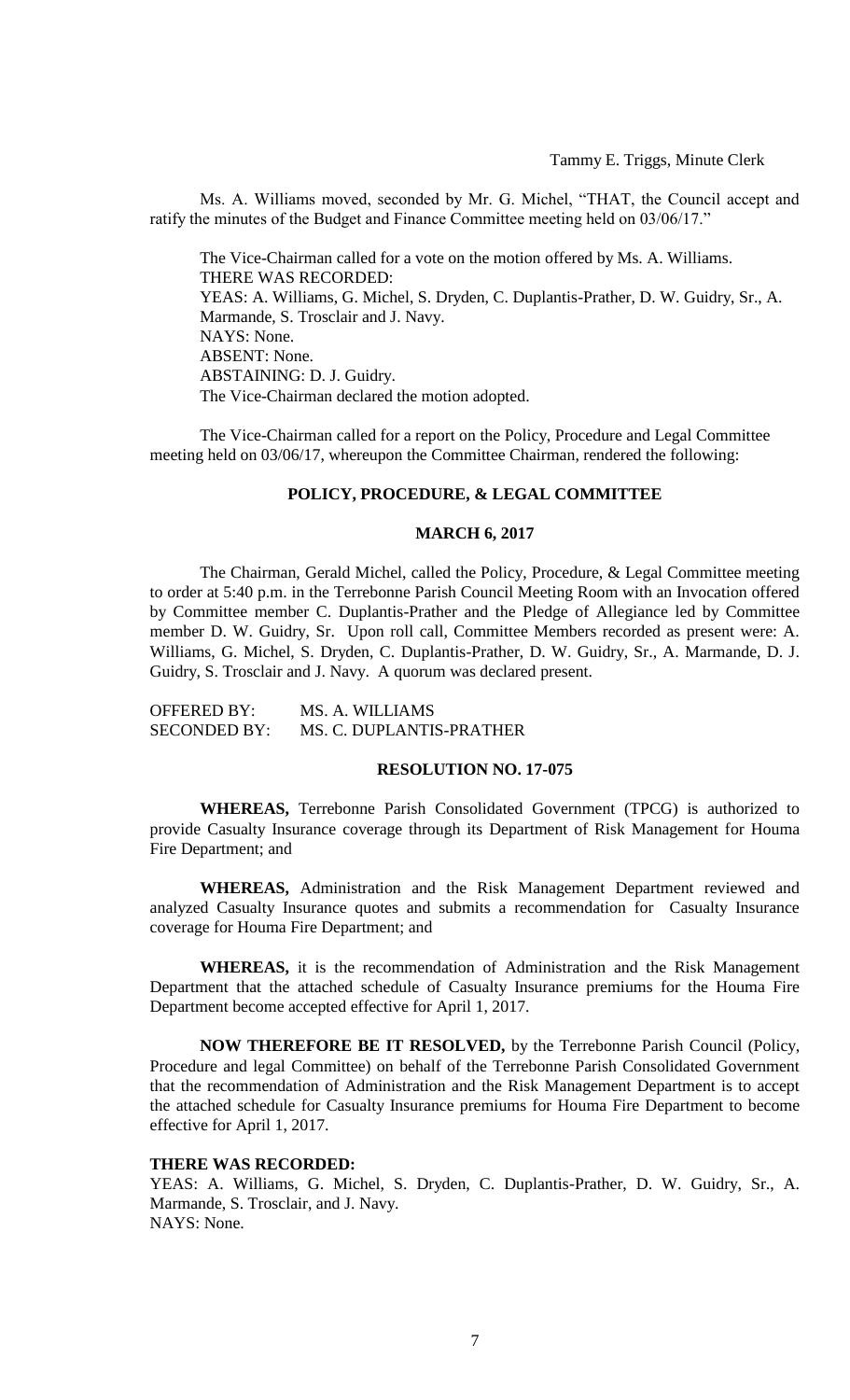ABSTAINING: D. J. Guidry. ABSENT: None. The Chairman declared the resolution adopted on this the 6th day of March 2017.

(In accordance with La. R.S. 44:31, the attachment to this resolution is on file with the minutes of the Terrebonne Parish Council, 8026 Main Street, Government Tower, Suite 600, Houma, Louisiana, and is available for inspection during regular business hours, Monday through Friday. Additionally, the resolution in its entirety is included within the minutes of this meeting which appears on the TPCG web page at www.tpcg.org).

\* \* \* \* \* \* \* \*

OFFERED BY: MS. A. WILLIAMS SECONDED BY: MR. D. W. GUIDRY, SR.

# **RESOLUTION NO. 17-076**

**WHEREAS,** Terrebonne Parish Consolidated Government (TPCG) is authorized to provide Casualty Insurance Coverage through its Department of Risk Management; and

**WHEREAS,** Administration and the Risk Management Department reviewed and analyzed Casualty Insurance quotes and submits a recommendation for Casualty Insurance coverage; and

**WHEREAS,** it is the recommendation of Administration and the Risk Management Department that the attached schedule of Casualty Insurance premiums become accepted effective for April 1, 2017.

**NOW THEREFORE BE IT RESOLVED,** by the Terrebonne Parish Council (Policy, Procedure and legal Committee) on behalf of the Terrebonne Parish Consolidated Government that the recommendation of Administration and the Risk Management Department is to accept the attached schedule of Casualty Insurance premiums effective for April 1, 2017.

### **THERE WAS RECORDED:**

YEAS: A. Williams, G. Michel, S. Dryden, C. Duplantis-Prather, D. W. Guidry, Sr., A. Marmande, S. Trosclair, and J. Navy. NAYS: None. ABSTAINING: D. J. Guidry. ABSENT: None.

The Chairman declared the resolution adopted on this the 6th day of March 2017.

(In accordance with La. R.S. 44:31, attachments to this resolution is on file with the minutes of the Terrebonne Parish Council, 8026 Main Street, Government Tower, Suite 600, Houma, Louisiana, and is available for inspection during regular business hours, Monday through Friday. Additionally, the resolution in its entirety is included within the minutes of this meeting which appears on the TPCG web page at www.tpcg.org).

\* \* \* \* \* \* \* \* \*

Mr. S. Trosclair moved, seconded by Ms. A. Williams, "THAT, there being no further business to come before the Policy, Procedure, & Legal Committee, the meeting be adjourned."

The Chairman called for the vote on the motion offered by Mr. S. Trosclair. THERE WAS RECORDED: YEAS: A. Williams, G. Michel, S. Dryden, C. Duplantis-Prather, D.W. Guidry, Sr., A. Marmande, D. J. Guidry, S. Trosclair and J. Navy.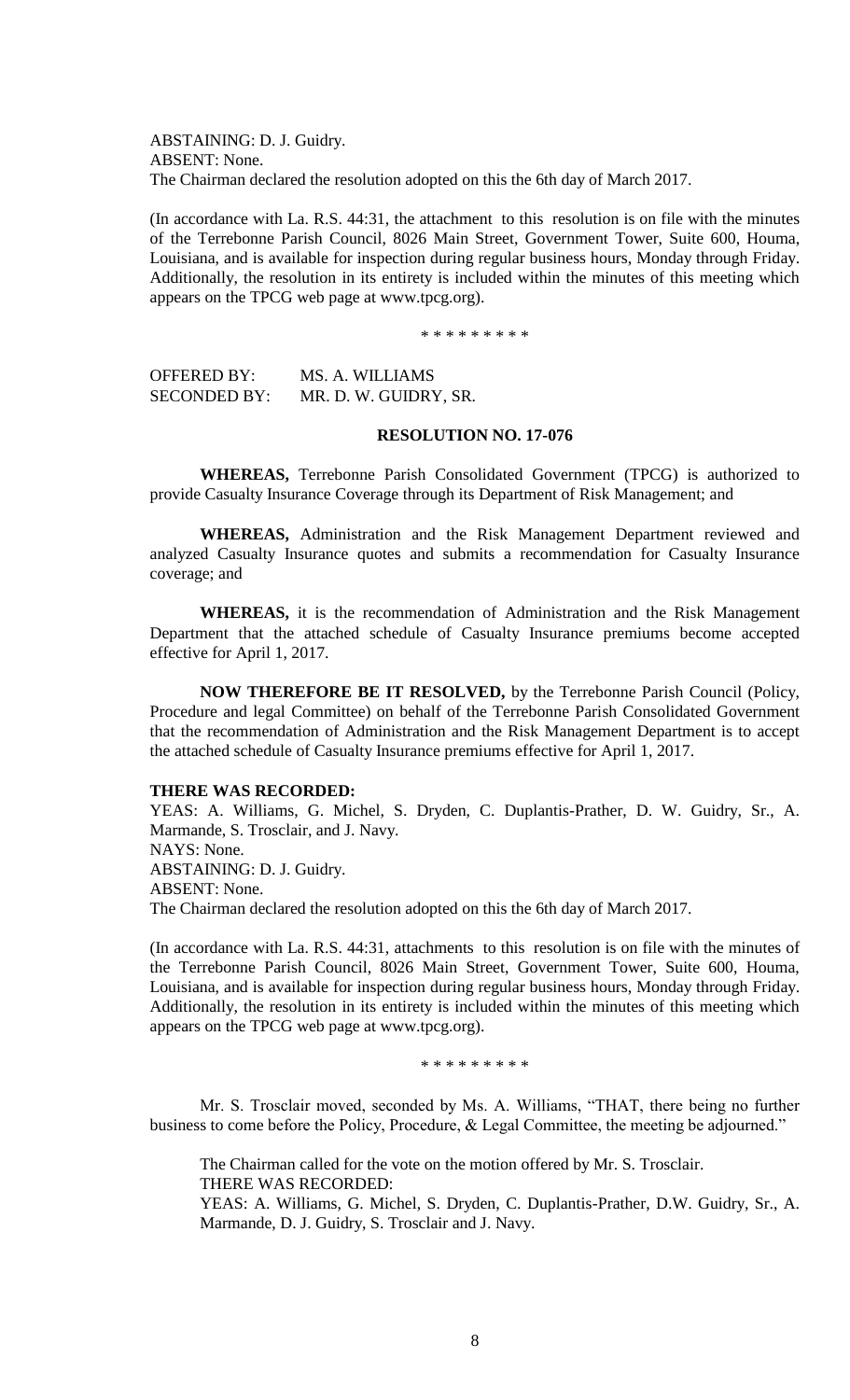NAYS: None. ABSENT: None. The Chairman declared the motion adopted and the meeting was adjourned at 5:42 p. m.

Gerald Michel, Chairman

Tammy E. Triggs, Minute Clerk

Mr. G. Michel moved, seconded by Mr. D. W. Guidry, Sr., "THAT, the Council accept and ratify the minutes of the Policy, Procedure and Legal Committee meeting held on 02/20/17."

The Vice-Chairman called for a vote on the motion offered by Mr. G. Michel. THERE WAS RECORDED: YEAS: A. Williams, G. Michel, S. Dryden, C. Duplantis-Prather, D. W. Guidry, Sr., A. Marmande, S. Trosclair and J. Navy. NAYS: None. ABSENT: None. ABSTAINING: D. J. Guidry. The Vice-Chairman declared the motion adopted.

The Vice-Chairman called for a report on the Public Services Committee meeting held on 03/06/17, whereupon the Committee Chairman, noting ratification of minutes calls public hearing on March 22, 2017 at 6:30 p.m., rendered the following:

# **POLICY, PROCEDURE, & LEGAL COMMITTEE**

## **MARCH 6, 2017**

The Chairman, Gerald Michel, called the Policy, Procedure, & Legal Committee meeting to order at 5:40 p.m. in the Terrebonne Parish Council Meeting Room with an Invocation offered by Committee member C. Duplantis-Prather and the Pledge of Allegiance led by Committee member D. W. Guidry, Sr. Upon roll call, Committee Members recorded as present were: A. Williams, G. Michel, S. Dryden, C. Duplantis-Prather, D. W. Guidry, Sr., A. Marmande, D. J. Guidry, S. Trosclair and J. Navy. A quorum was declared present.

OFFERED BY: MS. A. WILLIAMS SECONDED BY: MS. C. DUPLANTIS-PRATHER

### **RESOLUTION NO. 17-075**

**WHEREAS,** Terrebonne Parish Consolidated Government (TPCG) is authorized to provide Casualty Insurance coverage through its Department of Risk Management for Houma Fire Department; and

**WHEREAS,** Administration and the Risk Management Department reviewed and analyzed Casualty Insurance quotes and submits a recommendation for Casualty Insurance coverage for Houma Fire Department; and

**WHEREAS,** it is the recommendation of Administration and the Risk Management Department that the attached schedule of Casualty Insurance premiums for the Houma Fire Department become accepted effective for April 1, 2017.

**NOW THEREFORE BE IT RESOLVED,** by the Terrebonne Parish Council (Policy, Procedure and legal Committee) on behalf of the Terrebonne Parish Consolidated Government that the recommendation of Administration and the Risk Management Department is to accept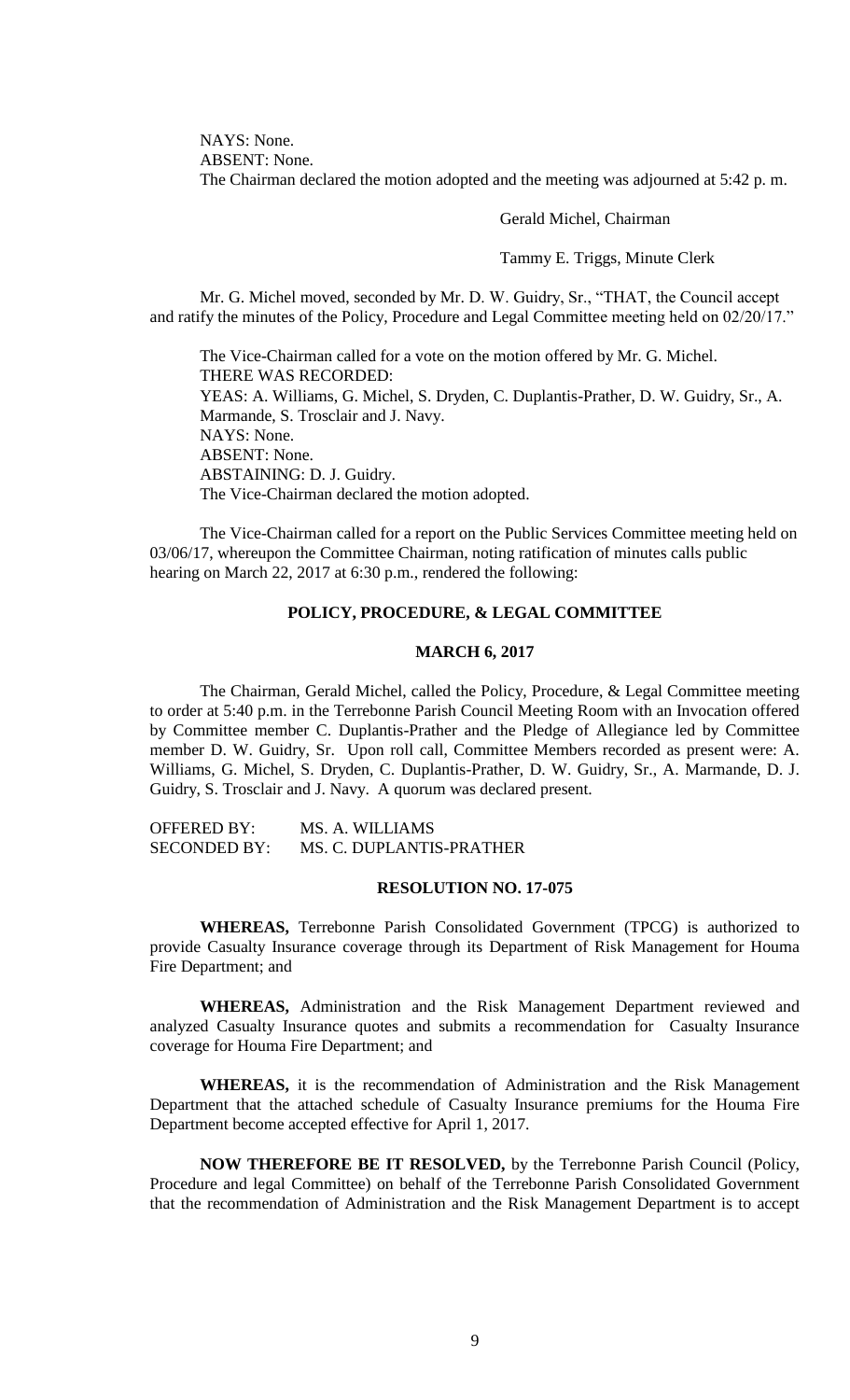the attached schedule for Casualty Insurance premiums for Houma Fire Department to become effective for April 1, 2017.

### **THERE WAS RECORDED:**

YEAS: A. Williams, G. Michel, S. Dryden, C. Duplantis-Prather, D. W. Guidry, Sr., A. Marmande, S. Trosclair, and J. Navy. NAYS: None. ABSTAINING: D. J. Guidry. ABSENT: None. The Chairman declared the resolution adopted on this the 6th day of March 2017.

(In accordance with La. R.S. 44:31, the attachment to this resolution is on file with the minutes of the Terrebonne Parish Council, 8026 Main Street, Government Tower, Suite 600, Houma, Louisiana, and is available for inspection during regular business hours, Monday through Friday. Additionally, the resolution in its entirety is included within the minutes of this meeting which appears on the TPCG web page at www.tpcg.org).

\* \* \* \* \* \* \* \* \*

| OFFERED BY:         | MS. A. WILLIAMS       |
|---------------------|-----------------------|
| <b>SECONDED BY:</b> | MR. D. W. GUIDRY, SR. |

#### **RESOLUTION NO. 17-076**

**WHEREAS,** Terrebonne Parish Consolidated Government (TPCG) is authorized to provide Casualty Insurance Coverage through its Department of Risk Management; and

**WHEREAS,** Administration and the Risk Management Department reviewed and analyzed Casualty Insurance quotes and submits a recommendation for Casualty Insurance coverage; and

**WHEREAS,** it is the recommendation of Administration and the Risk Management Department that the attached schedule of Casualty Insurance premiums become accepted effective for April 1, 2017.

**NOW THEREFORE BE IT RESOLVED,** by the Terrebonne Parish Council (Policy, Procedure and legal Committee) on behalf of the Terrebonne Parish Consolidated Government that the recommendation of Administration and the Risk Management Department is to accept the attached schedule of Casualty Insurance premiums effective for April 1, 2017.

#### **THERE WAS RECORDED:**

YEAS: A. Williams, G. Michel, S. Dryden, C. Duplantis-Prather, D. W. Guidry, Sr., A. Marmande, S. Trosclair, and J. Navy. NAYS: None. ABSTAINING: D. J. Guidry. ABSENT: None. The Chairman declared the resolution adopted on this the 6th day of March 2017.

(In accordance with La. R.S. 44:31, attachments to this resolution is on file with the minutes of the Terrebonne Parish Council, 8026 Main Street, Government Tower, Suite 600, Houma, Louisiana, and is available for inspection during regular business hours, Monday through Friday. Additionally, the resolution in its entirety is included within the minutes of this meeting which appears on the TPCG web page at www.tpcg.org).

\* \* \* \* \* \* \* \* \*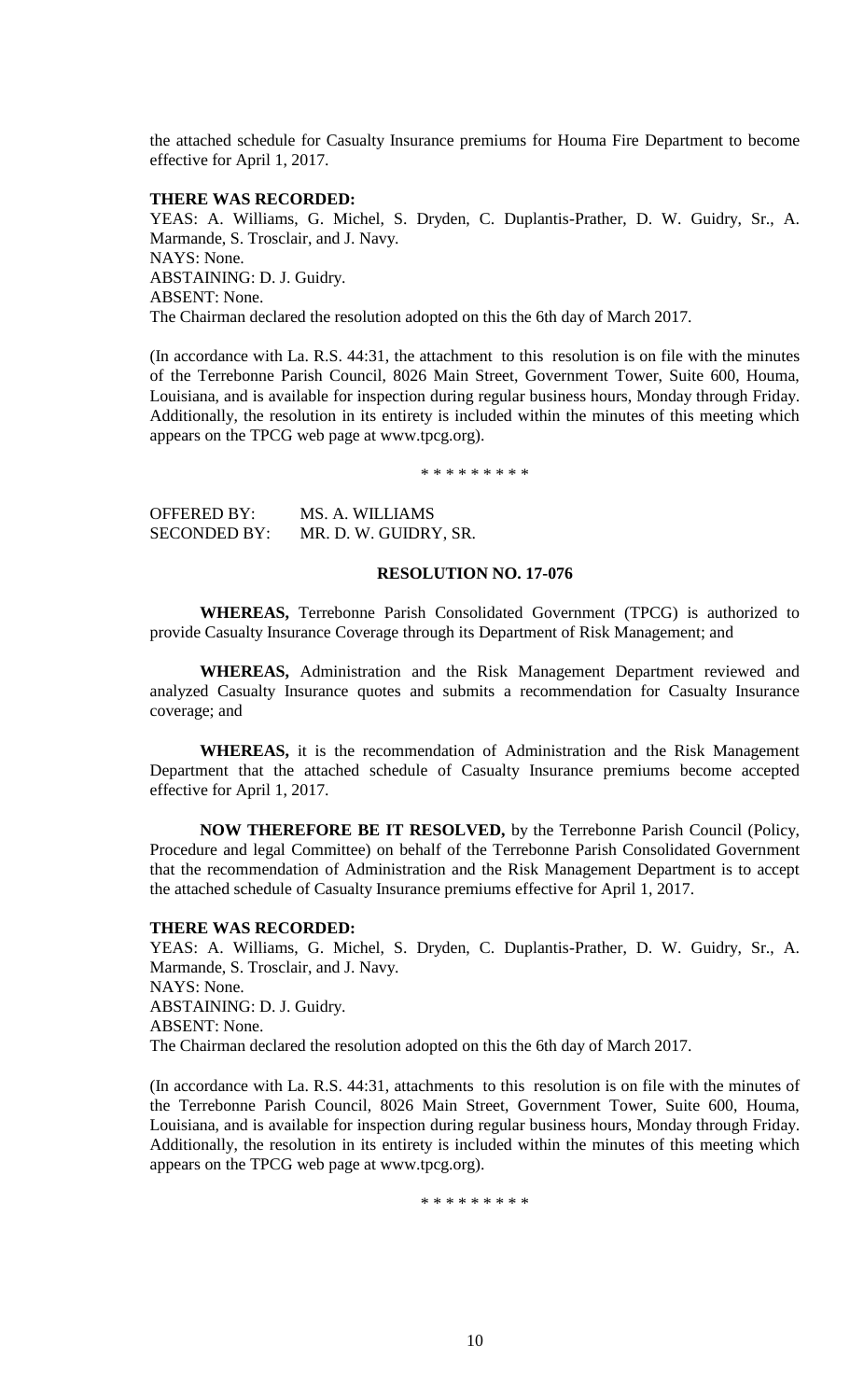Mr. S. Trosclair moved, seconded by Ms. A. Williams, "THAT, there being no further business to come before the Policy, Procedure, & Legal Committee, the meeting be adjourned."

The Chairman called for the vote on the motion offered by Mr. S. Trosclair. THERE WAS RECORDED: YEAS: A. Williams, G. Michel, S. Dryden, C. Duplantis-Prather, D.W. Guidry, Sr., A. Marmande, D. J. Guidry, S. Trosclair and J. Navy. NAYS: None. ABSENT: None. The Chairman declared the motion adopted and the meeting was adjourned at 5:42 p. m.

Gerald Michel, Chairman

Tammy E. Triggs, Minute Clerk

Mr. A. Marmande moved, seconded by Mr. S. Dryden, "THAT, the Council accept and ratify the minutes of the Public Services Committee meeting held on 03/06/17."

The Vice-Chairman called for a vote on the motion offered by Mr. A. Marmande. THERE WAS RECORDED: YEAS: A. Williams, G. Michel, S. Dryden, C. Duplantis-Prather, D. W. Guidry, Sr., A. Marmande and S. Trosclair. NAYS: None. ABSENT: J. Navy. ABSTAINING: D. J. Guidry. The Vice-Chairman declared the motion adopted.

The Vice-Chairman called for a report on the Community Development and Planning Committee meeting held on 03/06/17, whereupon the Committee Vice-Chairman, noting ratification of minutes calls a public hearing on March 22, 2017 at 6:30 p.m., rendered the following:

### **COMMUNITY DEVELOPMENT & PLANNING COMMITTEE**

### **MARCH 6, 2017**

The Chairman, Steve Trosclair, called the Community Development & Planning Committee meeting to order at 6:00 p. m. in the Terrebonne Parish Council Meeting Room with an Invocation offered by Committee member A. Williams and the Pledge of Allegiance led by Committee member S. Dryden. Upon roll call, Committee Members recorded as present were: A. Williams, G. Michel, S. Dryden, C. Duplantis-Prather, D. W. Guidry, Sr., A. Marmande, D. J. Guidry, S. Trosclair and J. Navy. A quorum was declared present.

OFFERED BY: MS. A. WILLIAMS SECONDED BY: MS. C. DUPLANTIS-PRATHER

### **RESOLUTION NO. 17-087**

AUTHORIZING THE PARISH PRESIDENT TO ENTER INTO A SUBGRANTEE AGREEMENTS BETWEEN TERREBONNE PARISH CONSOLIDATED GOVERNMENT AND ALL SOUTH CONSULTING ENGINEERS, LLC. TO IMPLEMENT FLOOD MITIGATION ASSISTANCE ELEVATION PROGRAMS.

**WHEREAS**, the Terrebonne Parish Consolidated Government applied for funding allocated as a result of the yearly Flood Mitigation Assistance (FMA) program through the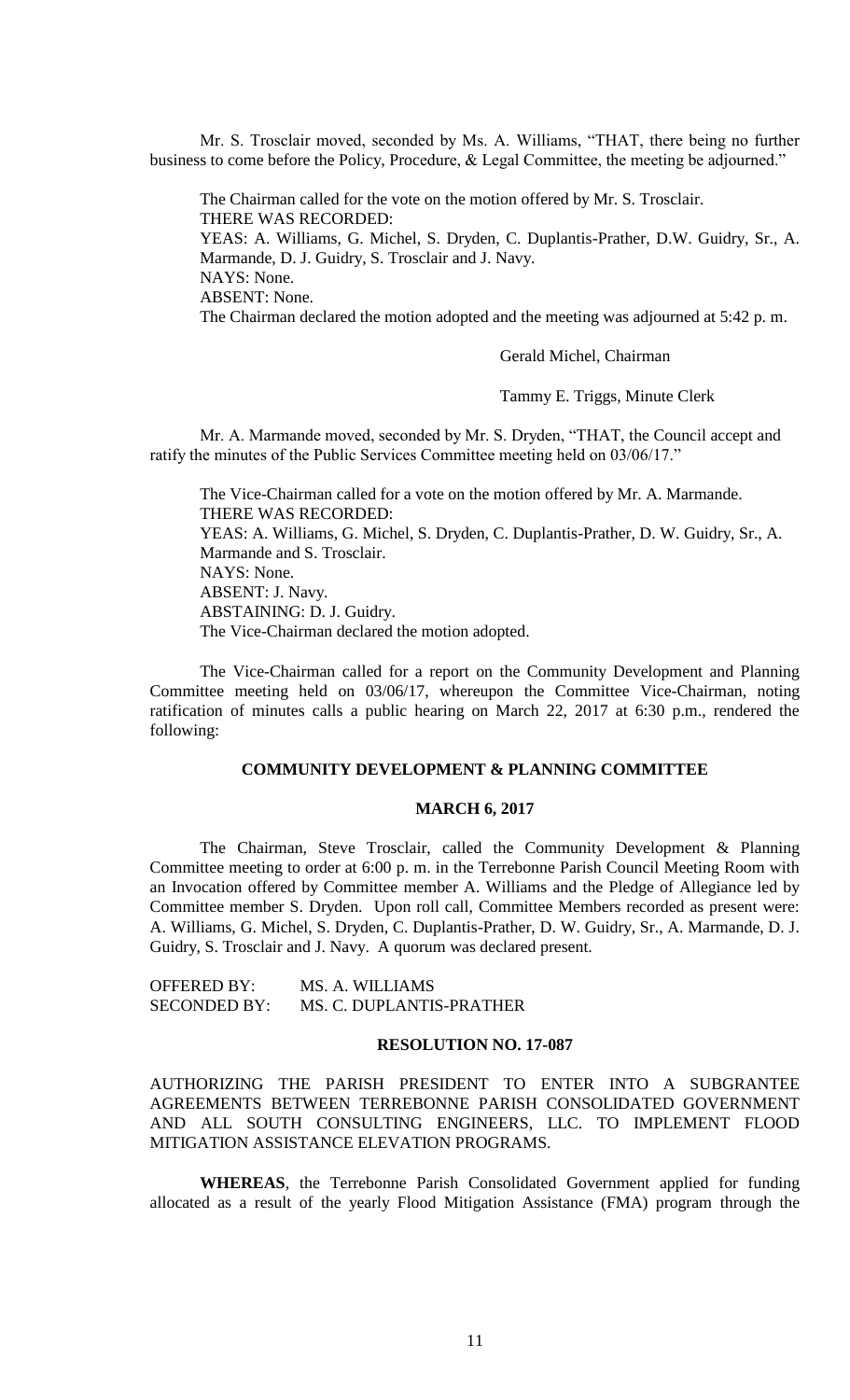Federal Emergency Management agency (FEMA) and the National Flood Insurance Program (NFIP), and

**WHEREAS,** by communication from the GOHSEP dated October 11, 2016, the Terrebonne Parish Consolidated Government has been notified that its application for federal assistance allocated mitigate structures that have a history of flooding was approved by FEMA September 19, 2016; and

**WHEREAS,** the Parish requires project, construction and grant management for the projects funding under FMA-PJ-06-LA-2016-011 for the elevation of approximately two (2) repetitive loss structures in the Parish and FMA-PJ-06-LA-2016-01x is pending for two (2) severe repetitive loss structures;

**WHEREAS**, the Parish published a Request for Proposals (RFP) for the management of these grants; and

**WHEREAS**, a selection committee has reviewed the five (5) proposals received in response to the RFP, All South Consulting Engineers, LLC. receiving the highest score according to the ranking criteria;

**NOW, THEREFORE, BE IT RESOLVED** by the Terrebonne Parish Council that the Parish President is hereby authorized to enter into the appropriate agreement with All South Consulting Engineers, LLC implement the FMA Programs referenced above.

## **THERE WAS RECORDED:**

YEAS: A. Williams, G. Michel, S. Dryden, C. Duplantis-Prather, D. W. Guidry, Sr., A. Marmande, S. Trosclair, and J. Navy. NAYS: None. ABSTAINING: D. J. Guidry. ABSENT: None. The Chairman declared the resolution adopted on this the 6th day of March 2017.

**\* \* \* \* \* \* \* \* \***

Ms. C. Duplantis-Prather moved, seconded by Ms. A. Williams, "THAT, there being no further business to come before the Community Development & Planning Committee, the meeting be adjourned."

The Chairman called for the vote on the motion offered by Ms. C. Duplantis-Prather. THERE WAS RECORDED:

YEAS: A. Williams, G. Michel, S. Dryden, C. Duplantis-Prather, D. W. Guidry, Sr., A. Marmande, D. J. Guidry, S. Trosclair and J. Navy.

NAYS: None.

ABSENT: None.

The Chairwoman declared the motion adopted and the meeting was adjourned at 6:02 p. m.

Steve Trosclair, Chairman

Tammy E. Triggs, Minute Clerk

Mr. S. Dryden moved, seconded by Ms. A. Williams, "THAT, the Council accept and ratify the minutes of the Community Development and Planning meeting held on 03/06/17."

The Chairman called for a vote on the motion offered by Mr. S. Dryden.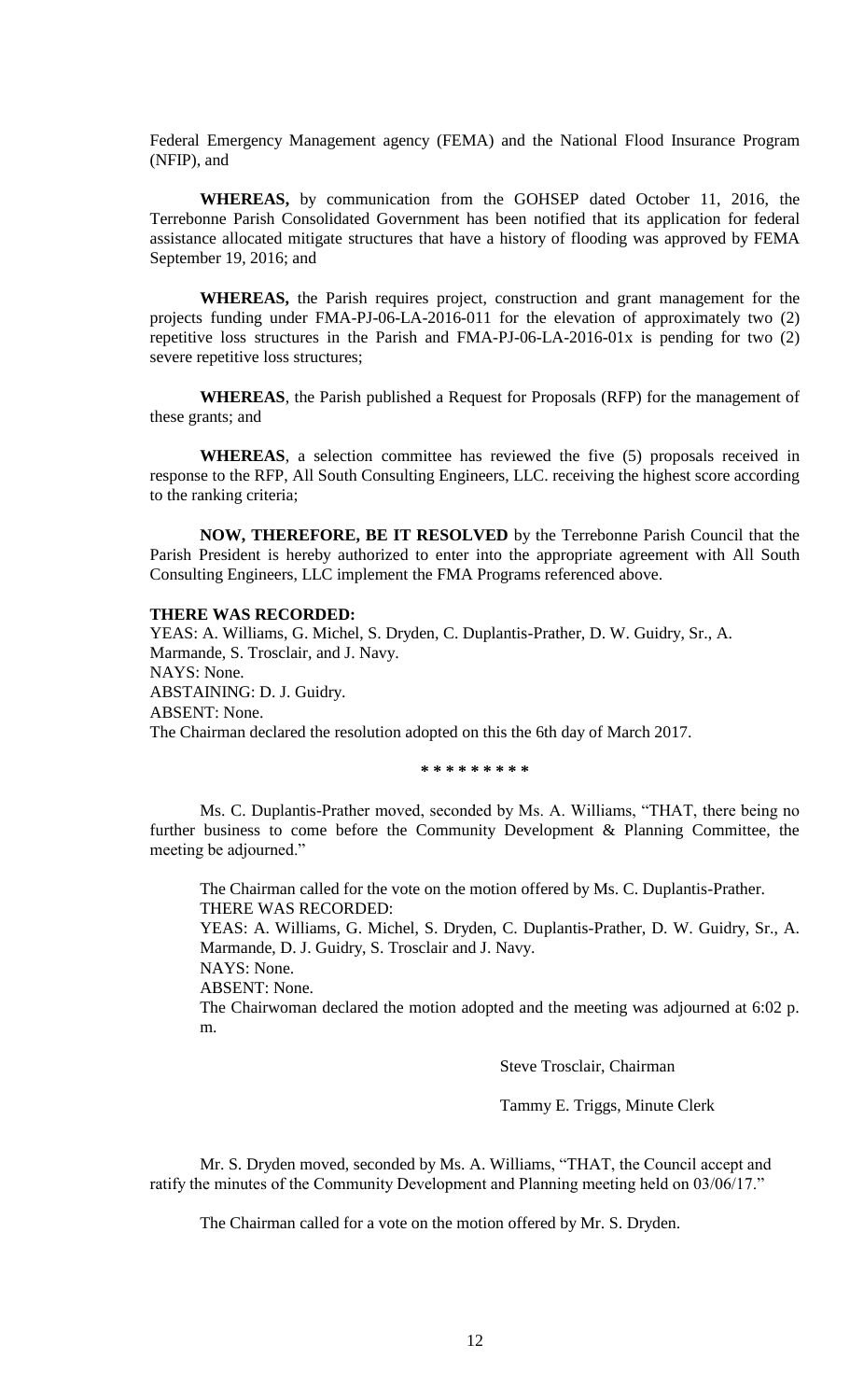THERE WAS RECORDED: YEAS: A. Williams, G. Michel, S. Dryden, C. Duplantis-Prather, D. W. Guidry, Sr., A. Marmande, and S. Trosclair. NAYS: None. ABSENT: J. Navy. ABSTAINING: D. J. Guidry. The Chairman declared the motion adopted.

Mr. A. Williams moved, seconded by Mr. G. Michel, "THAT, the Council approve the following street light list:

INCREASE THE WATTAGE OF FIFTEEN (15) STREET LIGHTS ALONG CAROLYN STREET TO 250-WATTS; RLD #3-A; ENTERGY; JOHN NAVY; DISTRICT 1

INCREASE THE WATTAGE OF TWENTY-TWO (22) STREET LIGHTS ALONG MARY ANN STREET TO 250-WATTS; RLD #3-A; ENTERGY; JOHN NAVY; DISTRICT 1

INCREASE THE WATTAGE OF SEVEN (7) STREET LIGHTS ALONG BONVILLAIN STREET TO 250-WATTS OR THE LED EQUIVALENT; USD RLD; CITY OF HOUMA; JOHN NAVY; DISTRICT 1

INSTALL ONE (1) 100-WATT STREET LIGHT ON EXISTING POLE AT 4340 GRAND CAILLOU RD.; RLD #4; SLECA; AL MARMANDE; DISTRICT 7

INSTALL ONE (1) 100-WATT STREET LIGHT AND POLE 5706 NORTH BAYOU BLACK DRIVE, GIBSON (NORTH SIDE OF ROAD; CONTACT: LEROY WITH SLECA-AMELIA IF THERE ARE QUESTIONS ABOUT THE LOCATION); RLD #8; SLECA-AMELIA; ARLANDA WILLIAMS; DISTRICT 2

INSTALL ONE (1) 100-WATT STREET LIGHT AND POLE AT 212 FANDAL STREET, GIBSON, LA; RLD #8; SLECA-AMELIA; ARLANDA WILLIAMS, DISTRICT; 2

INSTALL ONE (1) 100-WATT STREET LIGHT ON EXISTING POLES AT 1) 4515 HIGWAY 24 & 2) 4519 HIGHWAY 24 **(DOTD PERMIT REQUIRED);** RLD#5; ENTERGY; STEVE TROSCLAIR; DISTRICT 9

INSTALL 4 DUSK-TO-DAWN RATED STREET LIGHTS AND POLES AT THE NEW BAYOU GARDENS EXTENSION BRIDGE; RLD #1; SLECA; SCOTTY DRYDEN; DISTRICT 4."

The Vice-Chairman called for a vote on the motion offered by Ms. A. Williams. THERE WAS RECORDED: YEAS: A. Williams, G. Michel, S. Dryden, C. Duplantis-Prather, D. W. Guidry, Sr., A. Marmande and S. Trosclair. NAYS: None. ABSENT: J. Navy. ABSTAINING: D. J. Guidry. The Vice-Chairman declared the motion adopted.

Ms. A. Williams moved, seconded by Mr. A. Marmande, "THAT, the Council open nominations for the seven openings to re-establish the Boat Launch Advisory Committee, nominate Mr. James L. Lina; close nominations and appoint Mr. James L. Lina to serve a term on the Boat Launch Advisory Committee."

The Vice-Chairman called for a vote on the motion offered by Ms. A. Williams. THERE WAS RECORDED: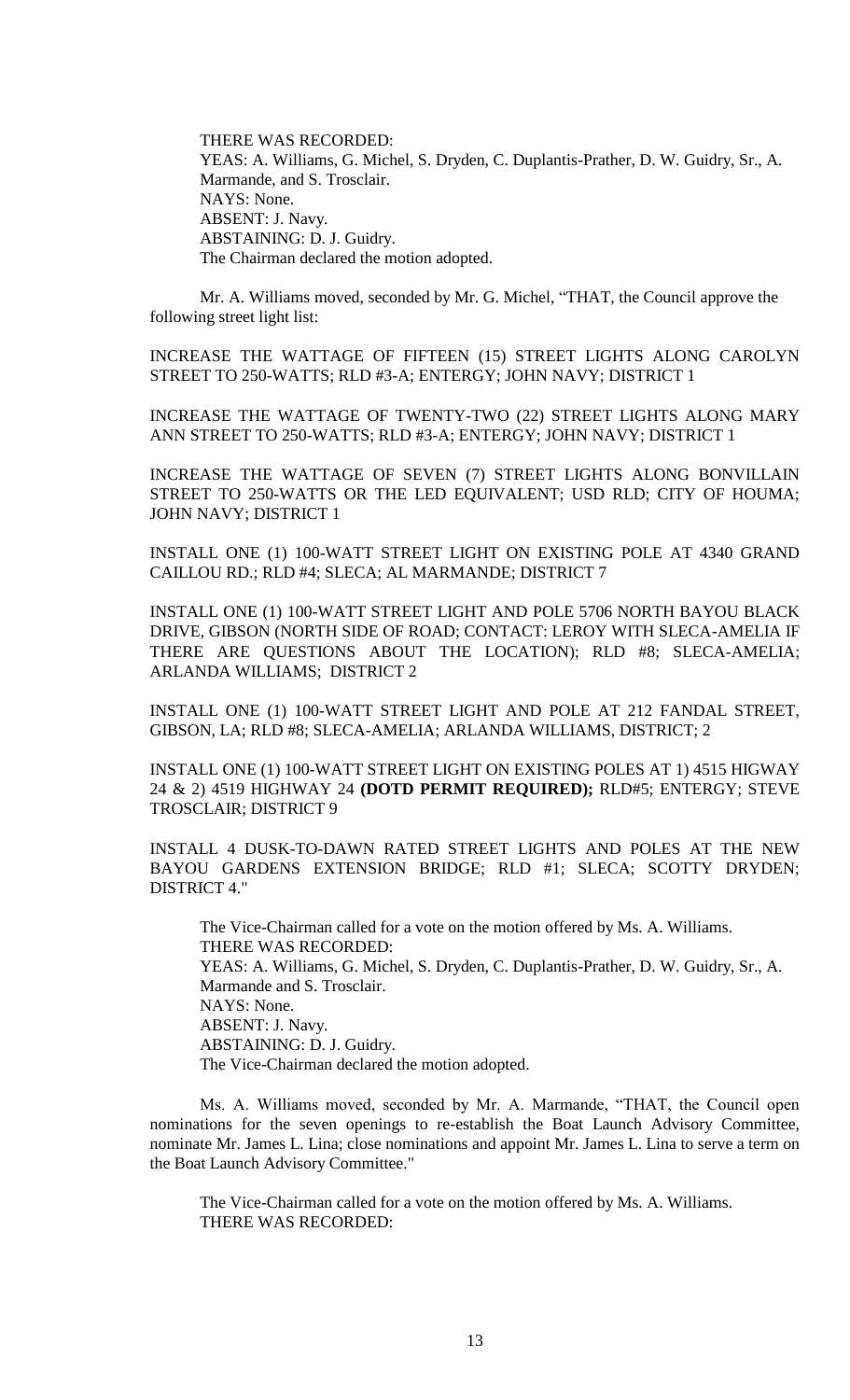YEAS: A. Williams, G. Michel, S. Dryden, C. Duplantis-Prather, D. W. Guidry, Sr., A. Marmande, D. J. Guidry, S. Trosclair and J. Navy. NAYS: None. ABSENT: None. ABSTAINING: D. J. Guidry. The Vice-Chairman declared the motion adopted.

Mr. D. W. Guidry, Sr. moved, seconded by Mr. G. Michel, "THAT, the Council hold nominations open for the six additional vacancies on the Boat Launch Advisory Committee until the next Council meeting."

The Vice-Chairman called for a vote on the motion offered by Mr. D. J. Guidry, Sr. THERE WAS RECORDED: YEAS: A. Williams, G. Michel, S. Dryden, C. Duplantis-Prather, D. W. Guidry, Sr., A. Marmande, D. J. Guidry, S. Trosclair and J. Navy. NAYS: None. ABSENT: None. ABSTAINING: D. J. Guidry. The Vice-Chairman declared the motion adopted.

The Vice-Chairman announced the following vacancies, which he noted will be handled as per usual procedure:

• One expiring term on 03/25/17 on the Recreation District No. 7 Board.

Mr. D. W. Guidry, Sr. moved, seconded by Ms. C. Duplantis-Prather, "THAT, it now being 6:30 p.m., the Council open public hearings."

The Vice-Chairman called for a vote on the motion offered by Mr. D. W. Guidry, Sr. THERE WAS RECORDED: YEAS: A. Williams, G. Michel, S. Dryden, C. Duplantis-Prather, D. W. Guidry, Sr., A. Marmande, S. Trosclair and J. Navy. NAYS: None. ABSENT: None. ABSTAINING: D. J. Guidry. The Vice-Chairman declared the motion adopted.

The Vice-Chairman recognized the public for comments on the following:

# A. A PROPOSED ORDINANCE TO AMEND THE 2017 ADOPTED OPERATING BUDGET AND THE 5-YEAR CAPITAL OUTLAY BUDGET OF THE TERREBONNE PARISH CONSOLIDATED GOVERNMENT FOR THE FOLLOWING ITEM AND TO PROVIDE FOR RELATED MATTERS.

I. Juvenile Justice (Adult Women Bldg.), \$90,000

There were no comments from the public on the proposed ordinance.

Mr. G. Michel moved, seconded by Ms. C. Duplantis-Prather, "THAT, the Council close the aforementioned public hearing."

The Vice-Chairman called for a vote on the motion offered by Mr. G. Michel. THERE WAS RECORDED: YEAS: A. Williams, G. Michel, S. Dryden, C. Duplantis-Prather, D. W. Guidry, Sr., A. Marmande, S. Trosclair and J. Navy. NAYS: None.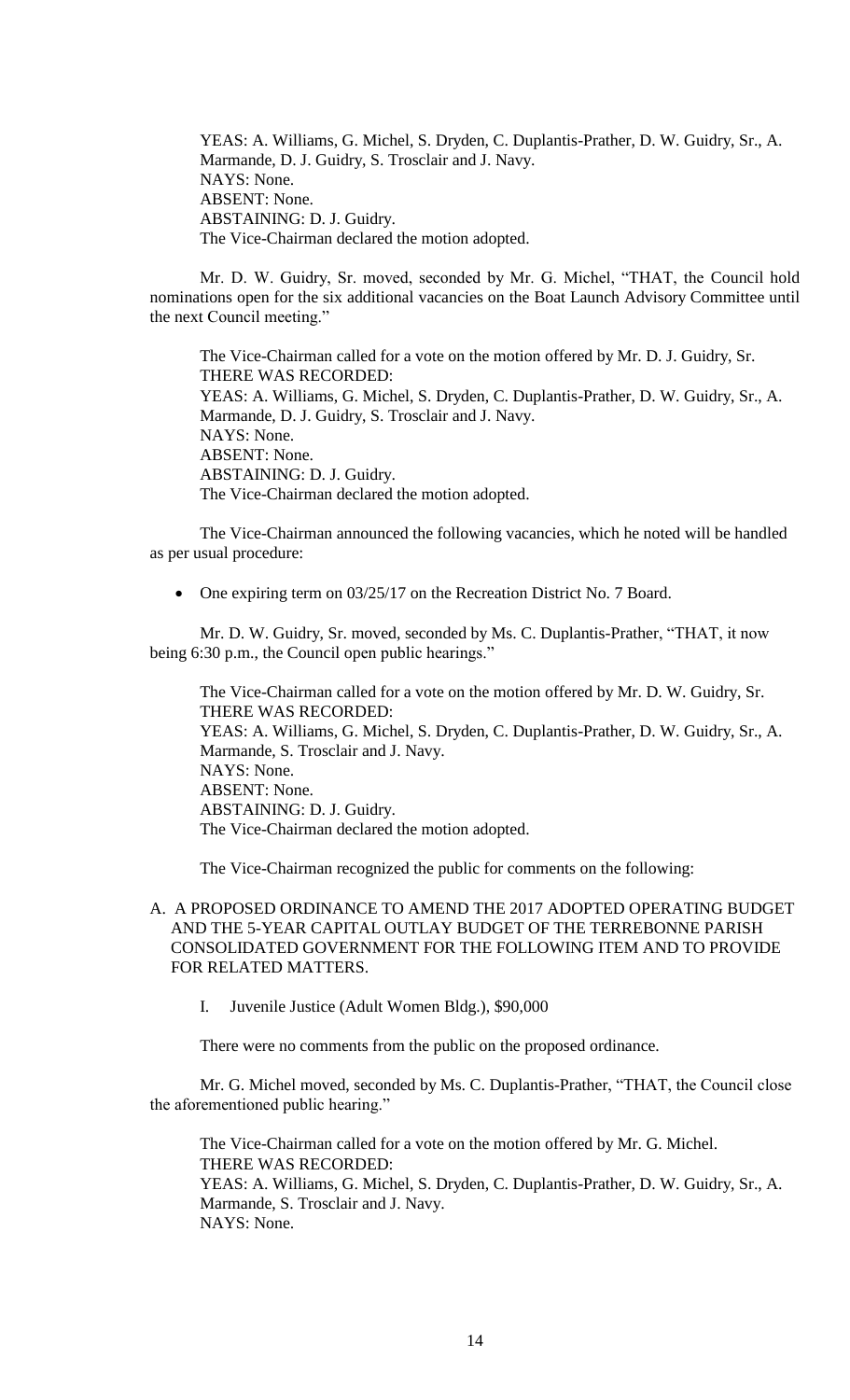ABSENT: None. ABSTAINING: D. J. Guidry. The Vice-Chairman declared the motion adopted.

OFFERED BY: MS. C. DUPLANTIS-PRATHER SECONDED BY: MR. A. MARMANDE

# **ORDINANCE NO. 8824**

AN ORDINANCE TO AMEND THE 2017 ADOPTED OPERATING BUDGET AND THE 5-YEAR CAPITAL OUTLAY OF THE TERREBONNE PARISH CONSOLIDATED GOVERNMENT FOR THE FOLLOWING ITEMS AND TO PROVIDE FOR RELATED MATTERS.

### **I.** JUVENILE JUSTICE (ADULT WOMEN BLDG), \$90,000

#### **SECTION I**

**WHEREAS**, additional funding is needed for the Juvenile Justice (Adult Women Bldg.) for renovations, and

**WHEREAS,** the funding source is from the Jail Chillers Project for \$90,000.

**NOW, THEREFORE BE IT ORDAINED**, by the Terrebonne Parish Council, on behalf of the Terrebonne Parish Consolidated Government, that the 2017 Adopted Operating Budget and 5-Year Capital Outlay Budget be amended to recognize the funding of the Juvenile Justice (Adult Women Bldg.). (Attachment A)

# **SECTION II**

If any word, clause, phrase, section or other portion of this ordinance shall be declared null, void, invalid, illegal, or unconstitutional, the remaining words, clauses, phrases, sections and other portions of this ordinance shall remain in full force and effect, the provisions of this ordinance hereby being declared to be severable.

#### **SECTION III**

This ordinance shall become effective upon approval by the Parish President or as otherwise provided in Section 2-13(b) of the Home Rule Charter for a Consolidated Government for Terrebonne Parish, whichever occurs sooner.

This ordinance, having been introduced and laid on the table for at least two weeks, was voted upon as follows:

THERE WAS RECORDED: YEAS: A. Williams, G. Michel, S. Dryden, C. Duplantis-Prather, D.W. Guidry, Sr., A. Marmande, S. Trosclair and J. Navy. NAYS: None. NOT VOTING: None. ABSTAINING: D.J. Guidry. ABSENT: None. The Vice-Chairman declared the ordinance adopted on this, the 8th day March 2017.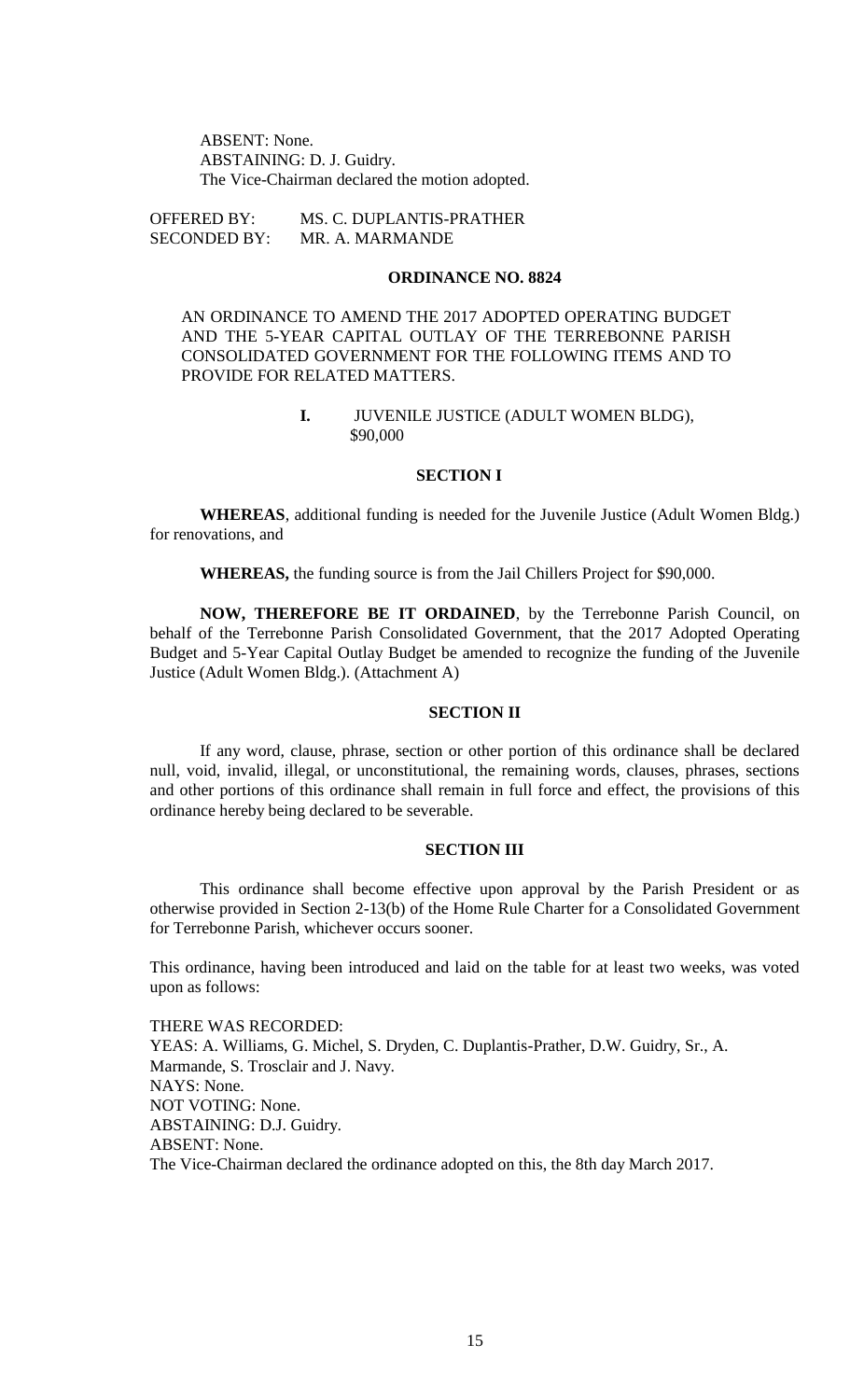# **ATTACHMENT A - Adult Women Bldg.**

|                                  |                | 2017          |           |
|----------------------------------|----------------|---------------|-----------|
|                                  | <b>Adopted</b> | <b>Change</b> | Amended   |
| Jail Chillers, A/C & Air Hadlers | 1.474.987      | (90,000)      | 1.384.987 |
| Juv Just (Adult Women Bldg)      | 226,862        | 90.000        | 316.862   |

The Vice-Chairman recognized the public for comments on the following:

B. A proposed ordinance to revoke the right-of-way for approximately 450-linear feet on Safety Road. (Located on the Houma-Terrebonne Airport)

There were no comments from the public on the proposed ordinance.

Mr. S. Dryden moved, seconded by Mr. J. Navy, "THAT, the Council close the aforementioned public hearing."

The Vice-Chairman called for a vote on the motion offered by Mr. S. Dryden. THERE WAS RECORDED: YEAS: A. Williams, G. Michel, S. Dryden, C. Duplantis-Prather, D. W. Guidry, Sr., A. Marmande, S. Trosclair and J. Navy. NAYS: None. ABSENT: None. ABSTAINING: D. J. Guidry. The Vice- Chairman declared the motion adopted.

OFFERED BY: MR. S. DRYDEN SECONDED BY: MR. J. NAVY

### **ORDINANCE NO. 8825**

AN ORDINANCE TO REVOKE THE RIGHT-OF-WAY FOR APPROXIMATELY 450 LINEAR FEET OF SAFETY ROAD

# **SECTION I**

**BE IT ORDAINED** that the Terrebonne Parish Council, in regular session convened, acting pursuant to the Home Rule Charter for a Consolidated Government, does hereby revoke the dedication of Right-of-Way for approximately 450 linear feet of Safety Road as more fully shown on the plat entitled "Proposed Public Right-of-Way Revocation Along Safety Road", and attached as Exhibit "A".

# **SECTION II**

**BE IT FURTHER ORDAINED** that this revocation is conditioned upon this section of road in question does not serve a public purpose and does not further the interests of the Parish and Parish Road System.

#### **SECTION III**

If any word, clause, phrase, section or other portion of this ordinance shall be declared null, void, invalid, illegal, or unconstitutional, the remaining words, clauses, phrases, sections and other portions of this ordinance shall remain in full force and effect, the provisions of this ordinance hereby being declared to be severable.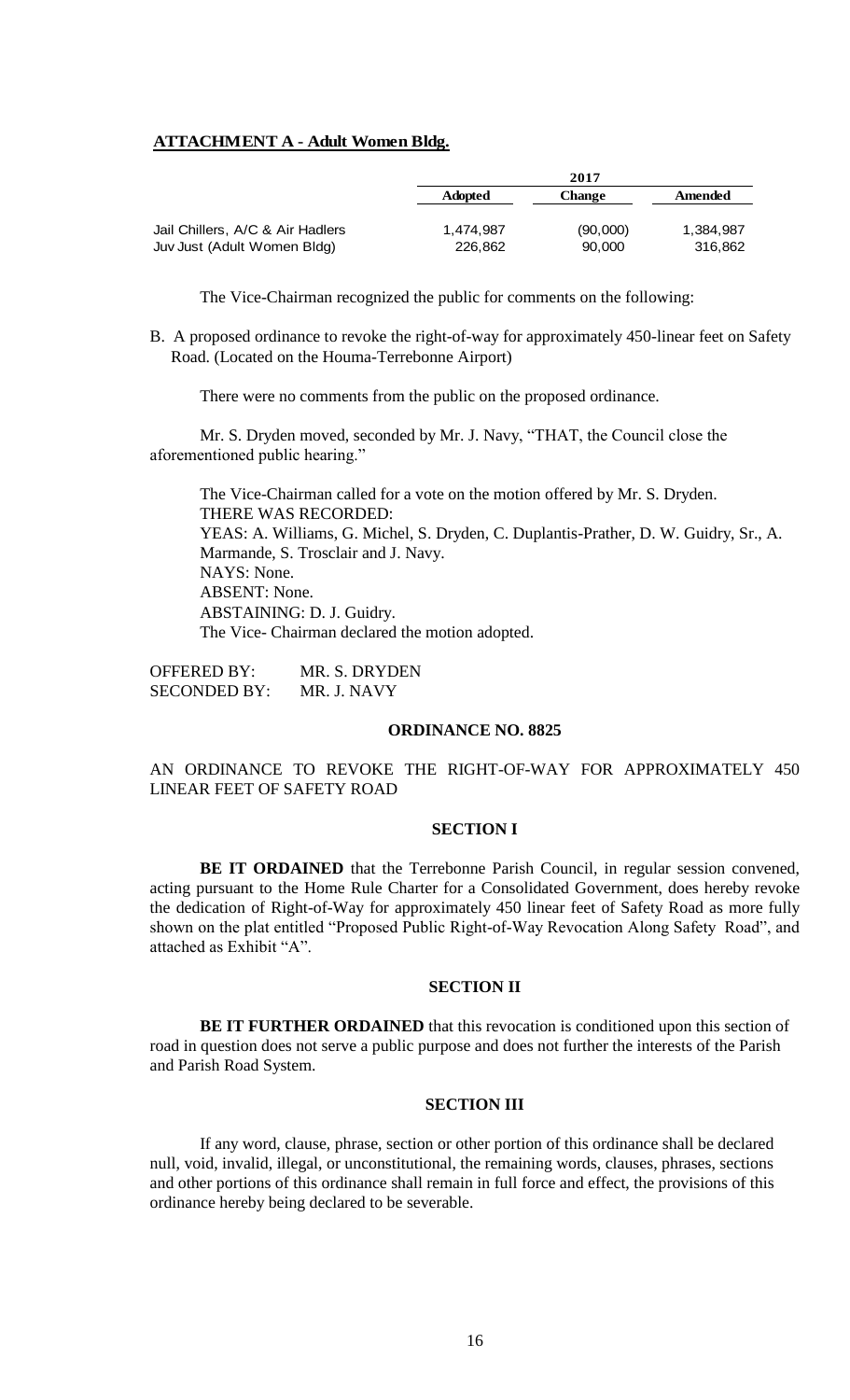### **SECTION IV**

This ordinance shall become effective upon approval by the Parish President or as otherwise provided in Section 2-13(b) of the Home Rule Charter for a Consolidated Government for Terrebonne Parish, whichever occurs sooner.

This ordinance, having been introduce and laid on the table for at least two weeks, was voted upon as follows:

THERE WAS RECORDED:

YEAS: A. Williams, G. Michel, S. Dryden, C. Duplantis-Prather, D.W. Guidry, Sr., A. Marmande, S. Trosclair and J. Navy. NAYS: None. NOT VOTING: None. ABSTAINING: D.J. Guidry. ABSENT: None. The Vice-Chairman declared the ordinance adopted on this, the 8th day March 2017.

The Vice-Chairman recognized the public for comments on the following:

C. A proposed ordinance to dedicate and accept the maintenance/operation of the street(s), drainage servitudes, utilities, gas, sewer, and rights-of-way for Acadian Pointe Subdivision, Phase A into the Enhanced 911 Emergency Response System.

There were no comments from the public on the proposed ordinance.

Mr. S. Dryden moved, seconded by Mr. A. Marmande, "THAT, the Council close the aforementioned public hearing."

The Vice-Chairman called for a vote on the motion offered by Mr. S. Dryden. THERE WAS RECORDED: YEAS: A. Williams, G. Michel, S. Dryden, C. Duplantis-Prather, D. W. Guidry, Sr., A. Marmande, S. Trosclair and J. Navy. NAYS: None. ABSENT: None. ABSTAINING: D. J. Guidry. The Vice-Chairman declared the motion adopted.

OFFERED BY: MR. S. DRYDEN SECONDED BY: MR. J. NAVY

### **ORDINANCE NO. 8826**

AN ORDINANCE DEDICATING AND ACCEPTING THE MAINTENANCE/OPERATION OF THE STREET(S), DRAINAGE SERVITUDES, UTILITIES, GAS, SEWER, AND RIGHTS-OF-WAY FOR "ACADIAN POINTE SUBDIVISION, PHASE A;" AND TO INCORPORATE THE EXTENSION OF "LABAN AVENUE" INTO THE ENHANCED 911 EMERGENCY RESPONSE SYSTEM FOR THE PURPOSE OF PROVIDING A BETTER MEANS OF LOCATING ADDRESSES; AND TO SET FORTH AN EFFECTIVE DATE FOR THE INCORPORATION OF STREET NAME(S), TO INFORM THE PROPER AGENCIES OF THE STREET NAME(S), AND TO AUTHORIZE THE INSTALLATION OF THE APPROPRIATE STREET SIGN(S), AND TO ADDRESS OTHER MATTERS RELATIVE THERETO.

### **SECTION I**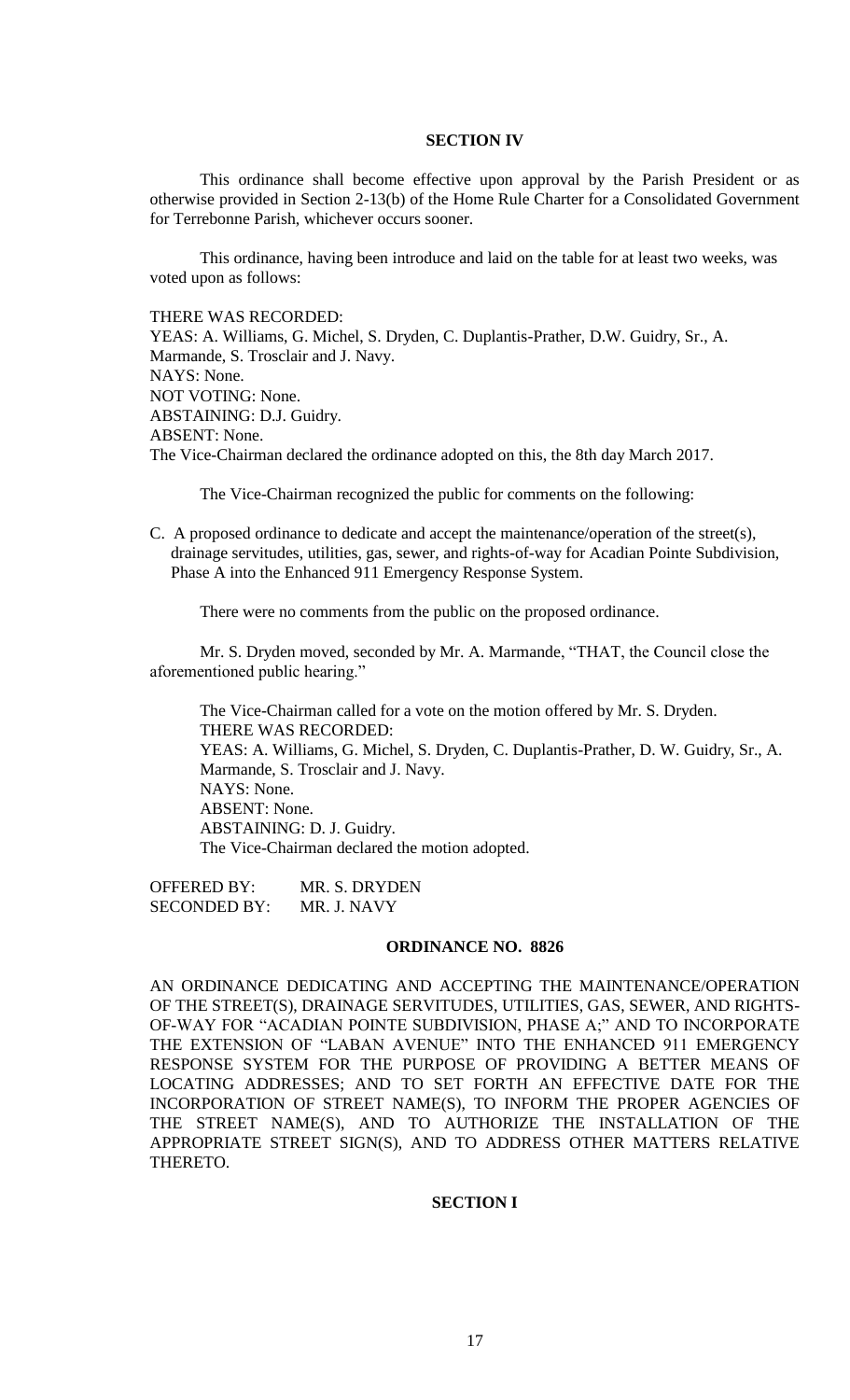**BE IT ORDAINED** that the Terrebonne Parish Council, on behalf of Terrebonne Parish Consolidated Government, dedicates and accepts the maintenance/operation of the street(s), drainage servitudes, utilities, gas, sewer, and rights-of-way; as depicted on a plat, prepared on September 28, 2015, revised on November 16, 2016 by David A. Waitz Engineering & Surveying, Inc. titled "Acadian Pointe Subdivision, Phase A", a copy of which is attached hereto and made a part hereof;

**BE IT FURTHER ORDAINED** effective on the 19th day of April, 2017, that the extension of "Laban Avenue" be incorporated into the Enhanced 911 Emergency Response System;

**BE IT FURTHER ORDAINED** that a copy of this ordinance be submitted to the Terrebonne Parish Communications Board, local U.S. Postal Services, fire districts, Acadian Ambulance, Terrebonne Parish Sheriff's Office, and any other appropriate agency; and

**BE IT FURTHER ORDAINED** that the Parish Forces be directed to install the proper street sign on the appropriate street, and that any other actions relative thereto be addressed.

### **SECTION II**

If any word, clause, phrase, section or other portion of this ordinance shall be declared null, void, invalid, illegal, or unconstitutional, the remaining words, clauses, phrases, sections or other portions of this ordinance shall remain in full force and effect, the provisions of this section hereby being declared to be severable.

This ordinance, having been introduced and laid on the table for at least two weeks, was voted upon as follows:

THERE WAS RECORDED: YEAS: A. Williams, G. Michel, S. Dryden, C. Duplantis-Prather, D.W. Guidry, Sr., A.

Marmande, S. Trosclair and J. Navy. NAYS: None. NOT VOTING: None. ABSTAINING: D.J. Guidry. ABSENT: None. The Vice-Chairman declared the ordinance adopted on this, the 8th day March 2017.

The Vice-Chairman recognized the public for comments on the following:

D. A proposed ordinance that will approve a building contract agreement for the Christian Congregation of Jehovah's Witnesses to provide event rental services at the Houma- Terrebonne Civic Center.

There were no comments from the public on the proposed ordinance.

Mr. G. Michel moved, seconded by Mr. D. W. Guidry, Sr., "THAT, the Council close the aforementioned public hearing."

The Vice-Chairman called for a vote on the motion offered by Mr. G. Michel. THERE WAS RECORDED: YEAS: A. Williams, G. Michel, S. Dryden, C. Duplantis-Prather, D. W. Guidry, Sr., A. Marmande, S. Trosclair and J. Navy. NAYS: None. ABSENT: None. ABSTAINING: D. J. Guidry. The Vice-Chairman declared the motion adopted.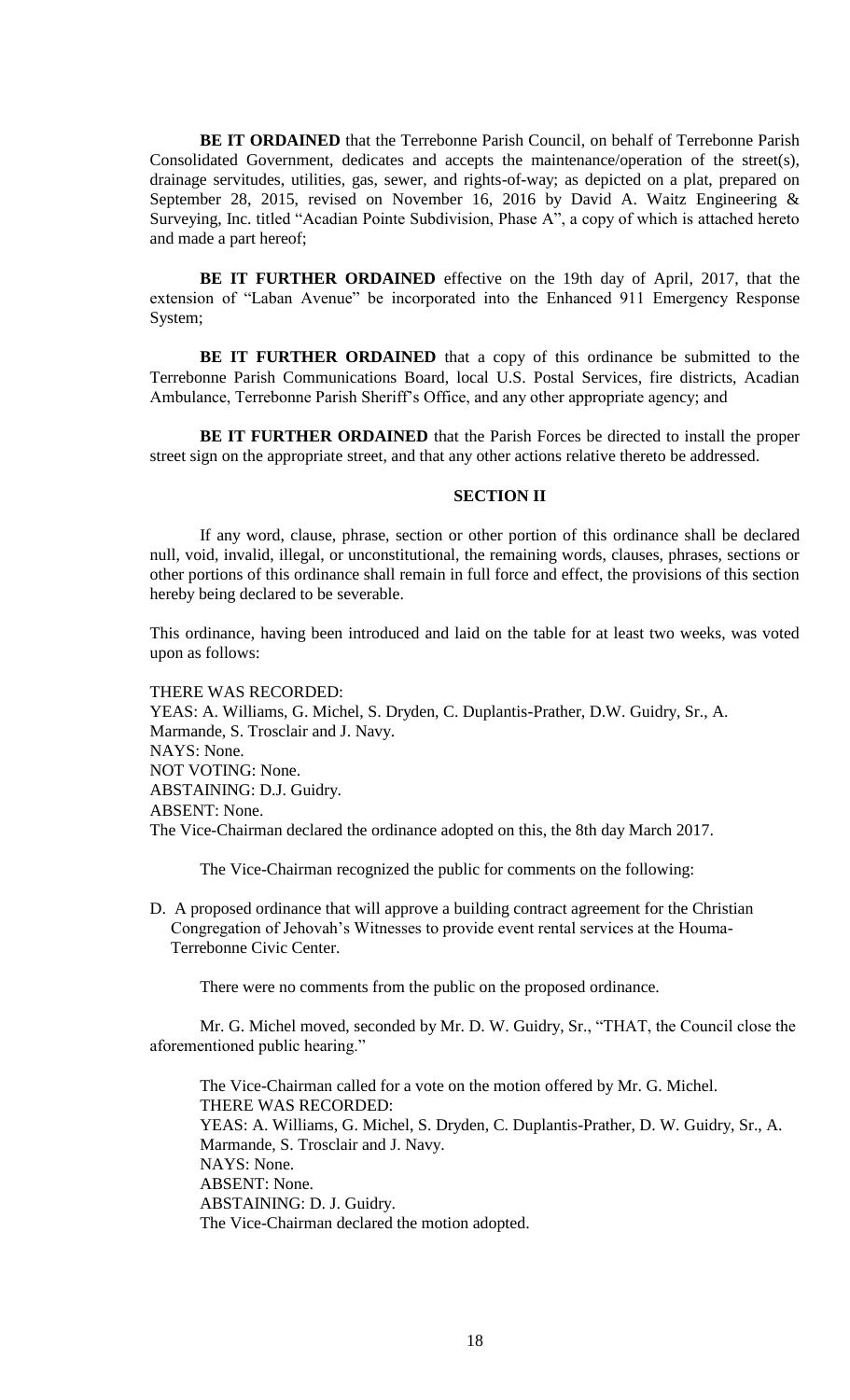Upon questioning from Councilman D. W. Guidry, Sr., Mr. Timothy Hitt, Houma-Terrebonne Civic Center Business Manager, explained that the Civic Center contract is more detailed than what the organization is required to have; and noted that the contract was "narrowed" down to meet the needs of the Jehovah's Witness organization and the rental rates and other fees will remain the same.

Parish Attorney J. Hebert explained that they have reviewed the aforementioned contract and most of the contract was adopted by the organization and was approved by Administration.

OFFERED BY: MR. D.W. GUIDRY, SR. SECONDED BY: MR. G. MICHEL

# **ORDINANCE NO. 8827**

AN ORDINANCE TO APPROVE A BUILDING CONTRACT AGREEMENT FOR THE CHRISTIAN CONGREGATION OF JEHOVAH'S WITNESSES TO PROVIDE EVENT RENTAL SERVICES AT THE HOUMA-TERREBONNE CIVIC CENTER.

**WHEREAS**, the Terrebonne Parish Consolidated Government desires to enter into Building Agreements with the Jehovah's Witnesses Congregation to provide events throughout the year at the Houma-Terrebonne Civic Center, and

**WHEREAS**, the Jehovah's Witnesses circuit events have approx. 2,500 in attendance, with each circuit having 2 one-day events per year, with five circuits that could be assigned to the Houma Civic Center, and

**WHEREAS**, the Jehovah's Witnesses may also host regional meetings which are threeday events which could draw over 3,000 in attendance per event, thus creating a major economic impact for Terrebonne due to overnight hotel stays and additional sales tax, and

**WHEREAS**, the Terrebonne Parish Consolidated Government has agreed to use the Jehovah's Witnesses contract document, as amended by the Office of the Parish Attorney, and follow its terms and conditions for the right to host their conventions each year, and

**WHEREAS**, the Jehovah's Witnesses Conventions will pay the standard rental fees in place for the Houma-Terrebonne Civic Center; and

**NOW, THEREFORE BE IT ORDAINED** by the Terrebonne Parish Council, on behalf of the Terrebonne Parish Consolidated Government, that the Houma-Terrebonne Civic Center's Rental Rates, Terms and Conditions, per the original Ordinance No. 5747 and all other Ordinance changes thereafter, are amended according to Attachment 'A' hereto solely as relates to building contract agreements with the Christian Congregation of Jehovah's Witnesses.

### **SECTION I**

If any word, clause, phrase, section or other portion of this ordinance shall be declared null, void, invalid, illegal, or unconstitutional, the remaining words, clauses, phrases, sections and other portions of this ordinance shall remain in full force and effect, the provisions of this ordinance hereby being declared to be severable.

#### **SECTION II**

This ordinance shall become effective upon approval by the Parish President or as otherwise provided in Section 2-13(b) of the Home Rule Charter for a Consolidated Government for Terrebonne Parish, whichever occurs sooner.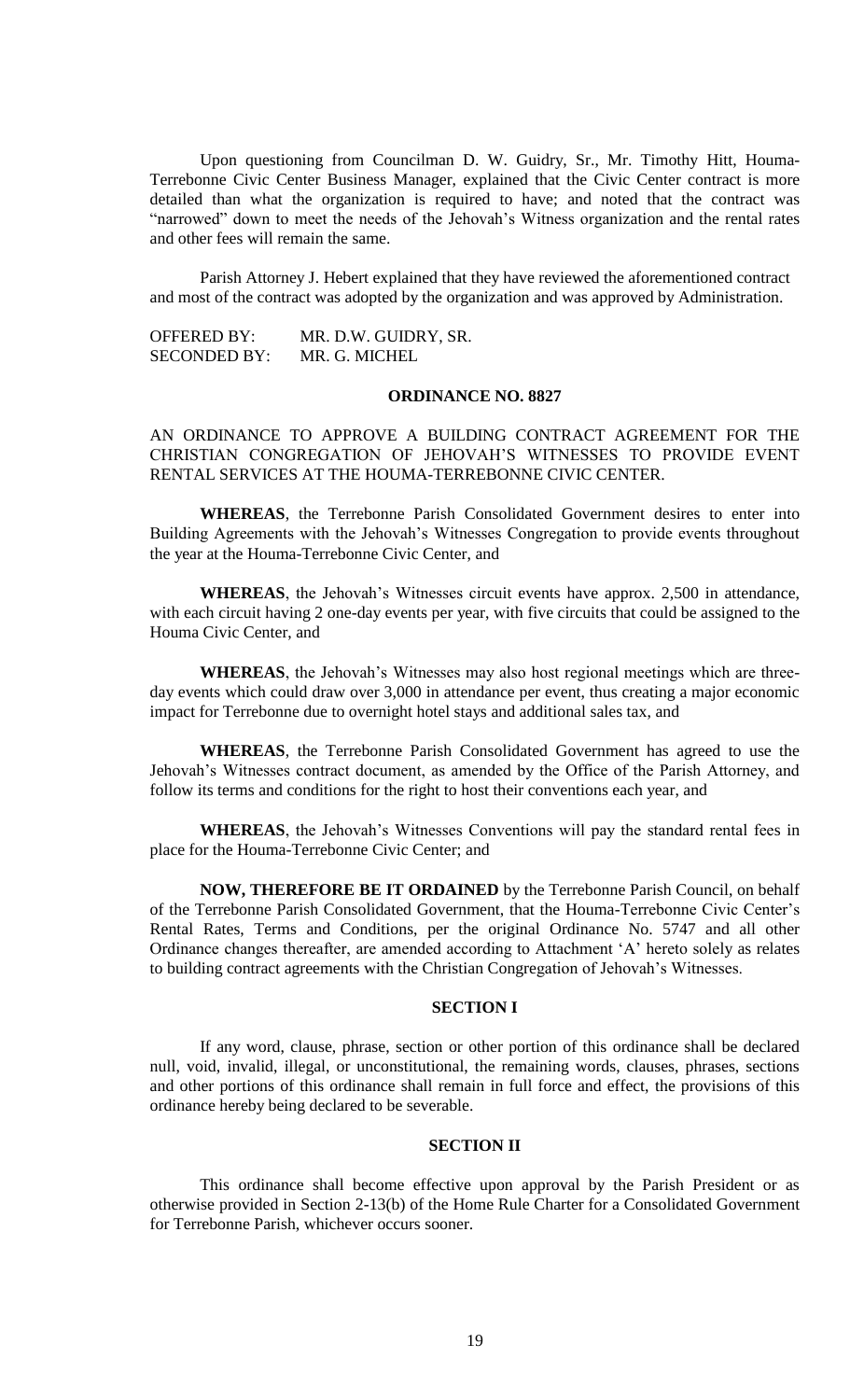This ordinance, having been introduced and laid on the table for at least two weeks, was voted upon as follows:

THERE WAS RECORDED: YEAS: A. Williams, G. Michel, S. Dryden, C. Duplantis-Prather, D.W. Guidry, Sr., A. Marmande, S. Trosclair and J. Navy. NAYS: None. NOT VOTING: None. ABSTAINING: D.J. Guidry. ABSENT: None. The Vice-Chairman declared the ordinance adopted on this, the 8th day March 2017.

The Vice-Chairman recognized the public for comments on the following:

- E. A proposed ordinance to amend the 2017 Adopted Operating Budget and the 5-Year Capital Outlay Budget of the Terrebonne Parish Consolidated Government for the following items and to provide for related matters:
	- I. Safe Room East, \$990,796
	- II. EOC Safe Room, \$2,335,487
	- III. Upper Little Caillou Pump Station, \$779,206
	- IV. Public Safety Fund-Houma Fire Dept., \$25,493
	- V. Oyster Bed Surge Protection System, \$209,100

There were no comments from the public on the proposed ordinance.

Ms. A. Williams moved, seconded by Mr. D. W. Guidry, Sr., "THAT, the Council close the aforementioned public hearing."

The Vice-Chairman called for a vote on the motion offered by Ms. A. Williams. THERE WAS RECORDED: YEAS: A. Williams, G. Michel, S. Dryden, C. Duplantis-Prather, D. W. Guidry, Sr., A. Marmande, S. Trosclair and J. Navy. NAYS: None. ABSENT: None. ABSTAINING: D. J. Guidry. The Vice-Chairman declared the motion adopted.

OFFERED BY: MS. A. WILLIAMS SECONDED BY: MR. D.W. GUIDRY, SR.

#### **ORDINANCE NO. 8828**

AN ORDINANCE TO AMEND THE 2017 ADOPTED OPERATING BUDGET AND THE 5- YEAR CAPITAL OUTLAY BUDGET OF THE TERREBONNE PARISH CONSOLIDATED GOVERNMENT FOR THE FOLLOWING ITEMS AND TO PROVIDE FOR RELATED MATTERS.

- **I.** SAFE ROOM EAST, \$990,796
- **II.** EOC SAFE ROOM, \$2,335,487
- **III.** UPPER LITTLE CAILLOU PUMP STATION, \$779,206
- **IV.** PUBLIC SAFETY FUND-HOUMA FIRE DEPT.,\$25,493
- **V.** OYSTER BED SURGE PROTECTION SYSTEM, \$209,100

### **SECTION I**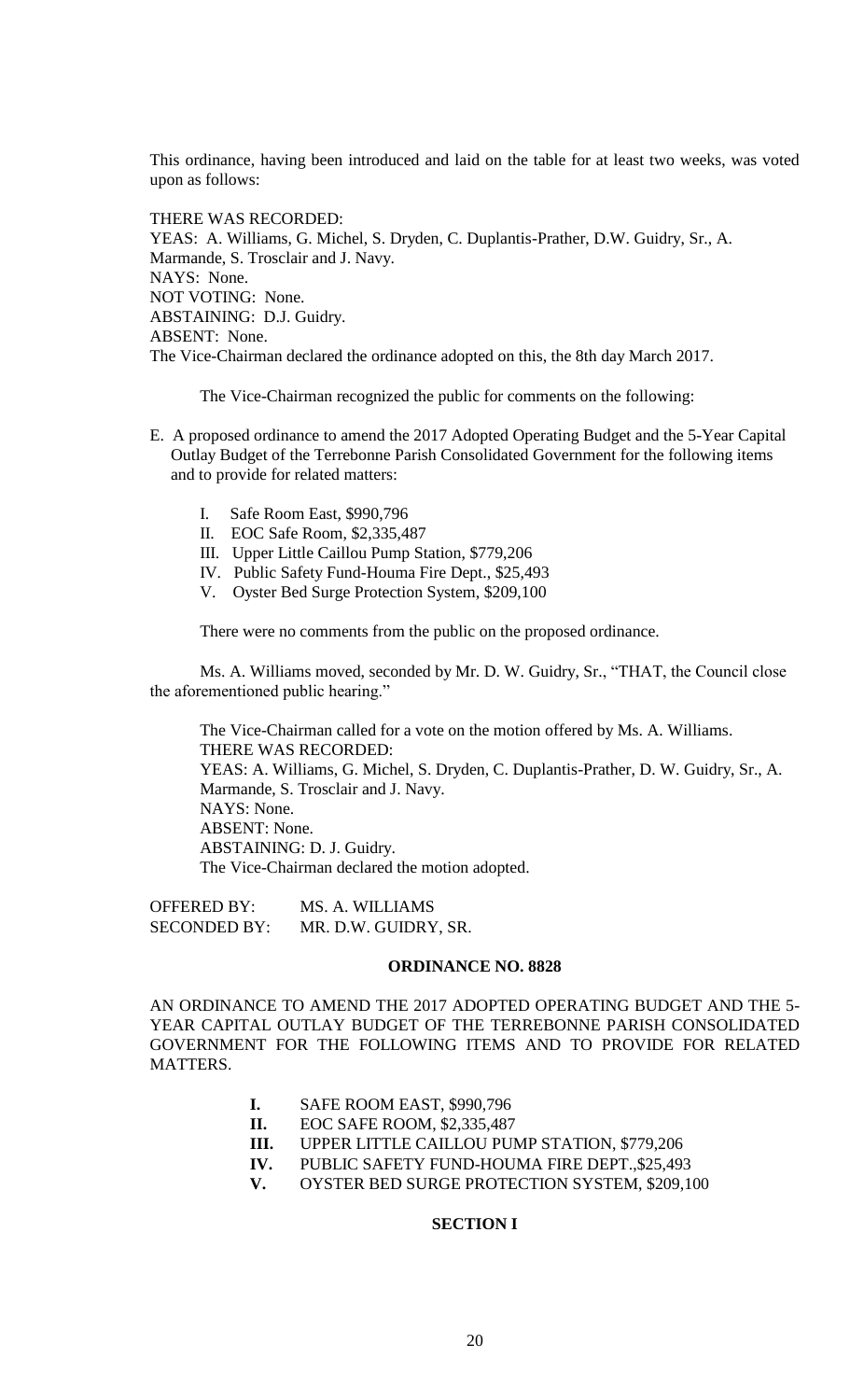**WHEREAS**, the Terrebonne Parish Consolidated Government (TPCG) has been awarded \$990,796 (\$743,097 75% federal share, \$247,699 25% non-federal) from Hazard Mitigation Grant Program (HMGP) for Terrebonne Parish – Safe Room East/Training Center (HMGP #1786-109-007, FEMA-1786-DR-LA, Project #170), and

**WHEREAS**, the project will enable 56 essential personnel to remain on the east side of the Parish serving the population whether the bridges are intact or not, and

**WHEREAS**, the Program requires a 25% (\$247,699) non-federal share, and

**WHEREAS**, the funding source is from DHAP fees earned.

**NOW, THERFORE BE IT ORDAINED**, by the Terrebonne Parish Council, on behalf of the Terrebonne Parish Consolidated Government, that the 2017 Adopted Operating Budget and the 5-Year Capital Outlay be amended for the Safe Room East. (Attachment A)

### **SECTION II**

**WHEREAS**, the Terrebonne Parish Consolidated Government (TPCG) has been awarded \$2,335,487 (\$1,751,615 75% federal share, \$583,872 non-federal) from Hazard Mitigation Grant Program (HMGP) Multi-Agency EOC Safe Room Project (HMGP #1792- 109-0004, FEMA-1792-DR-LA, Project #10), and

**WHEREAS**, the project provide shelter for 200 first responders north of Hwy 90, and

**WHEREAS**, the Program requires a 25% (\$583,872) non-federal share, and

**WHEREAS**, the funding source is from DHAP fees earned.

**NOW, THERFORE BE IT ORDAINED**, by the Terrebonne Parish Council, on behalf of the Terrebonne Parish Consolidated Government, that the 2017 Adopted Operating Budget and the 5-Year Capital Outlay be amended for the Multi-Agency EOC Safe Room. (Attachment B)

### **SECTION III**

**WHEREAS**, funding is needed for the repairs of the Upper Little Caillou Pump Station which is approximately 40 years old and is at risk of collapse due to a failing timber bulkhead, and

**WHEREAS**, the funding source is from the DHAP fees earned for \$779,206.

**NOW, THEREFORE BE IT FURTHER ORDAINED**, by the Terrebonne Parish Council, on behalf of the Terrebonne Parish Consolidated Government, that the 2017 Adopted Operating Budget and 5-Year Capital Outlay Budget be amended to recognize the funding of the Upper Little Caillou Pump Station. (Attachment C)

### **SECTION IV**

**WHEREAS**, the Houma Fire Department funded the architect fees for the East Side Safe Room in 2016 for \$25,493, and

**WHEREAS**, the fund balance for the Public Safety Fund will be replenished using the DHAP fees earned for \$25,493.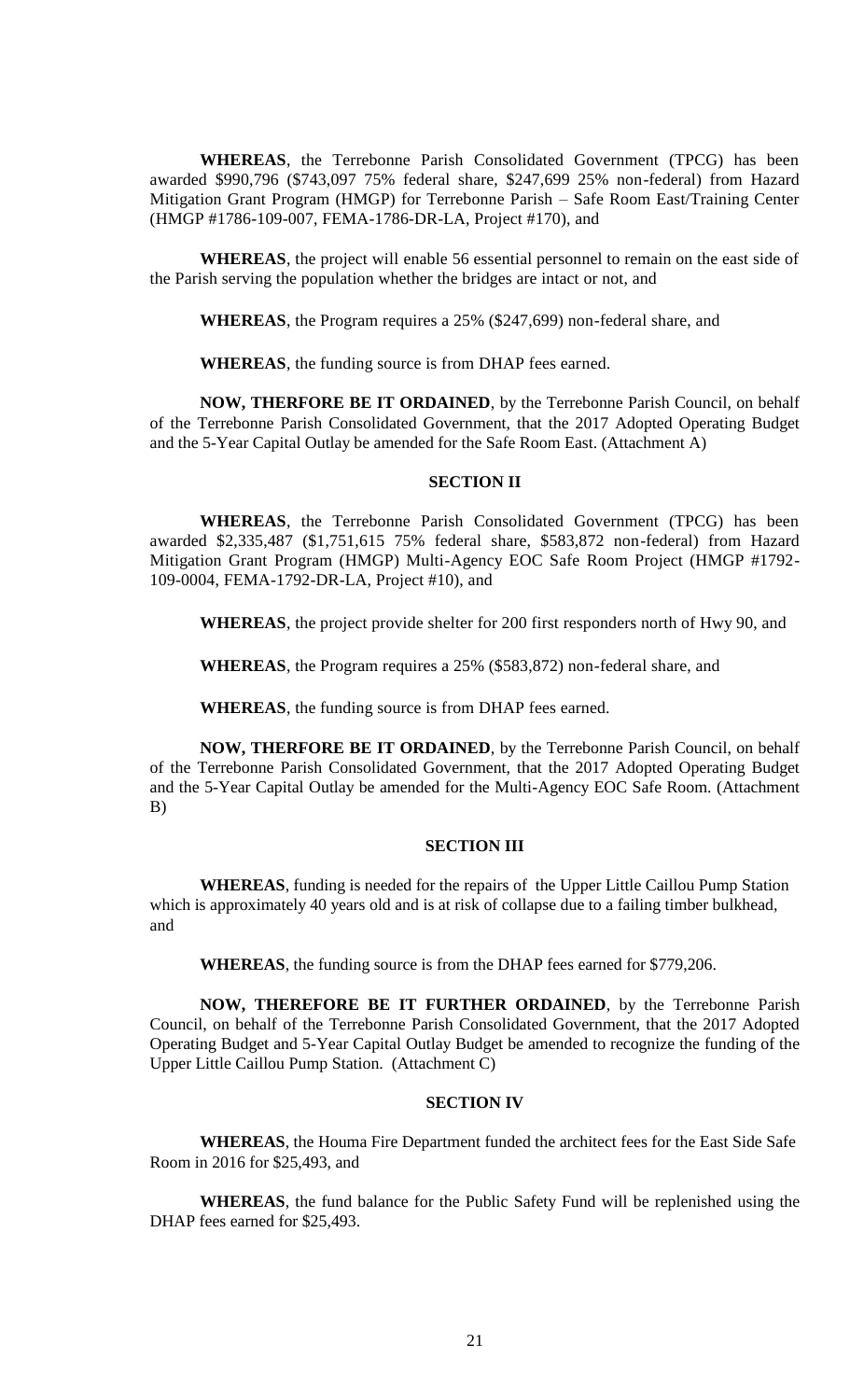**NOW, THEREFORE BE IT FURTHER ORDAINED**, by the Terrebonne Parish Council, on behalf of the Terrebonne Parish Consolidated Government, that the 2017 Adopted Operating Budget and 5-Year Capital Outlay Budget be amended to recognize the funding of the Public Safety Fund. (Attachment D)

# **SECTION V**

**WHEREAS**, the State of Louisiana, Coastal Protection and Restoration Authority (State) desires to cooperate with Terrebonne Parish Consolidated Government (TPCG) in the Oyster Bed Surge Protection System Engineering and Design (CPRA Contract No. 2000219599), and

 **WHEREAS**, the project is to construct an oyster bed surge protection system that would protect shorelines in Lake Tambour and Lake Chien in Terrebonne Parish, and

 **WHEREAS**, the State will provide matching funds of \$104,550 for the Engineering and Design of the project, and

 **WHEREAS**, the funding source for Oyster Bed Surge Protection System Engineering and Design is from the Upper Little Caillou Pump Station Project for \$104,550.

**NOW, THERFORE BE IT FURTHER ORDAINED**, by the Terrebonne Parish Council, on behalf of the Terrebonne Parish Consolidated Government, that the 2017 Adopted Operating Budget and the 5-Year Capital Outlay be amended for the Oyster Bed Surge Protection System Engineering and Design. (Attachment E)

### **SECTION VI**

If any word, clause, phrase, section or other portion of this ordinance shall be declared null, void, invalid, illegal, or unconstitutional, the remaining words, clauses, phrases, sections and other portions of this ordinance shall remain in full force and effect, the provisions of this ordinance hereby being declared to be severable.

### **SECTION VII**

This ordinance shall become effective upon approval by the Parish President or as otherwise provided in Section 2-13(b) of the Home Rule Charter for a Consolidated Government for Terrebonne Parish, whichever occurs sooner.

This ordinance, having been introduced and laid on the table for at least two weeks, was voted upon as follows:

THERE WAS RECORDED: YEAS: A. Williams, G. Michel, S. Dryden, C. Duplantis-Prather, D.W. Guidry, Sr., A. Marmande, S. Trosclair and J. Navy. NAYS: None. NOT VOTING: None. ABSTAINING: D.J. Guidry. ABSENT: None. The Vice-Chairman declared the ordinance adopted on this, the 8th day March 2017.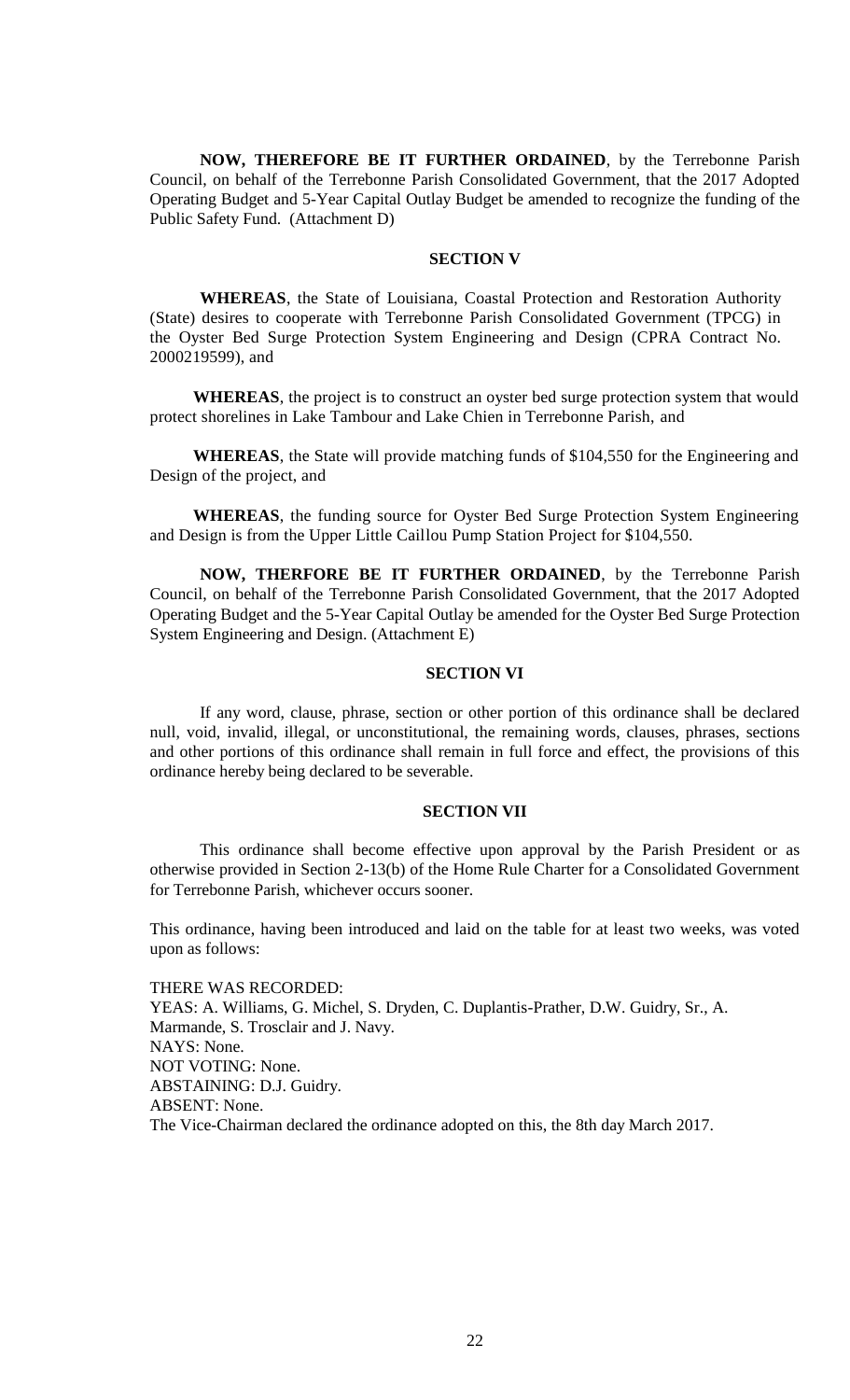# **ATTACHMENT A - Safe Room East**

|                                      | 2017           |               |            |
|--------------------------------------|----------------|---------------|------------|
|                                      | <b>Adopted</b> | <b>Change</b> | Amended    |
|                                      |                |               |            |
| East Side Safe Room                  |                | 990,796       | 990,796    |
| East Side Safe Room                  |                | (743,097)     | (743,097)  |
| transfer from FEMA-DHAP              |                | (131, 408)    | (131, 408) |
| transfer from DHAP-IKE               |                | (116, 291)    | (116,291)  |
| transfer to Capital Projects Control |                | 131,408       | 131,408    |
| transfer to Capital Projects Control |                | 116,291       | 116,291    |
| Fund Balance (decrease)              | N/A            | (131,408)     | N/A        |
| Fund Balance (decrease)              | N/A            | (116, 291)    | N/A        |

# **ATTACHMENT B - EOC Safe Room**

|                                      | 2017           |               |             |
|--------------------------------------|----------------|---------------|-------------|
|                                      | <b>Adopted</b> | <b>Change</b> | Amended     |
|                                      |                |               |             |
| Safe Room-EOC                        | 4.240          | 2,335,487     | 2,339,727   |
| Safe Room-EOC                        | (43, 430)      | (1,751,615)   | (1,795,045) |
| transfer from DHAP-IKE               | (116, 291)     | (583, 872)    | (700, 163)  |
| transfer to Capital Projects Control | 116,291        | 583,872       | 700,163     |
| Fund Balance (decrease)              | N/A            | (583,872)     | N/A         |

# **ATTACHMENT C - Upper Little Caillou Pump Station**

|                                   |                | 2017          |            |
|-----------------------------------|----------------|---------------|------------|
|                                   | <b>Adopted</b> | <b>Change</b> | Amended    |
| Upper Little Caillou Pump Station | 1.359.045      | 779.206       | 2,138,251  |
| transfer from DHAP-IKE            |                | (779, 206)    | (779, 206) |
| transfer to P/W Drainage Constr   |                | 779.206       | 779,206    |
| Fund Balance (decrease)           | N/A            | (779, 206)    | N/A        |

# **ATTACHMENT D - Houma Fire Department**

|                                | 2017           |               |           |
|--------------------------------|----------------|---------------|-----------|
|                                | <b>Adopted</b> | <b>Change</b> | Amended   |
| transfer from DHAP-IKE         |                | (25, 493)     | (25, 493) |
| transfer to Public Safety Fund |                | 25,493        | 25.493    |
| Fund Balance (increase)        | N/A            | 25.493        | N/A       |
| Fund Balance (decrease)        | N/A            | (25, 493)     | N/A       |

# **ATTACHMENT E-Oyster Bed Surge Protection System**

|                                      | 2017           |               |            |
|--------------------------------------|----------------|---------------|------------|
|                                      | <b>Adopted</b> | <b>Change</b> | Amended    |
|                                      |                |               |            |
| <b>Oyster Bed Surge Protection</b>   |                | 209,100       | 209,100    |
| <b>Oyster Bed Surge Protection</b>   |                | (104, 550)    | (104, 550) |
| transfer from P/W Drainage Const     | (429, 757)     | (104, 550)    | (534, 307) |
| transfer to Capital Projects Control | 429,757        | 104.550       | 534,307    |
| Fund Balance (decrease)              | N/A            | (104,550)     | N/A        |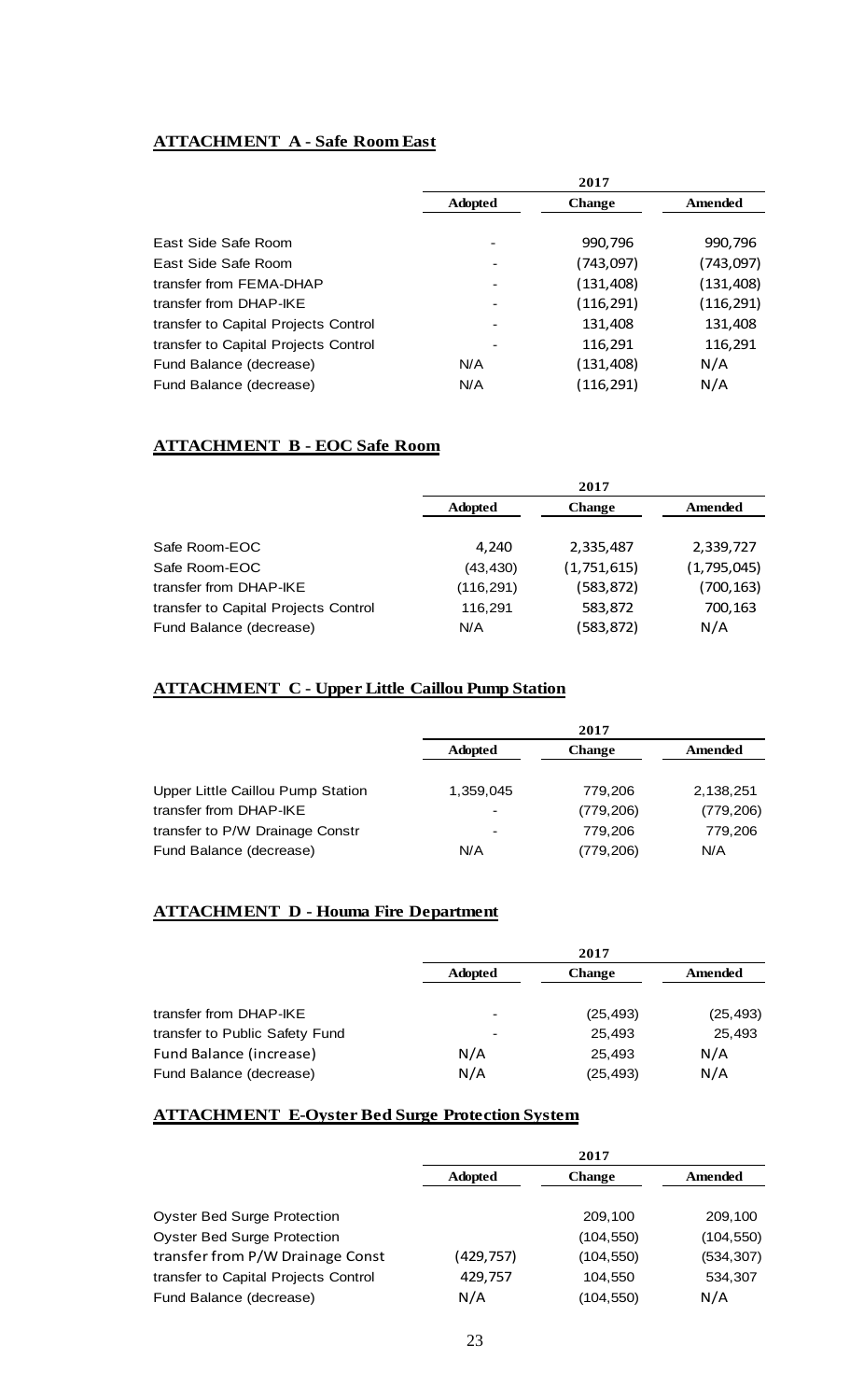The Vice-Chairman recognized the public for comments on the following:

- F. A proposed ordinance to amend the 2017 Adopted Operating Budget and the 5-Year Capital Outlay Budget of the Terrebonne Parish Consolidated Government for the following item and to provide for related matters:
	- I. Parishwide Recreation Fund, \$20,000
	- II. Amend existing CEA
	- III. Jeff Drive Reconstruction Project, \$115,000
	- IV. Amend 2016 Road Maintenance Priority List.

There were no comments from the public on the proposed ordinance.

Mr. J. Navy moved, seconded by Mr. A. Marmande, "THAT, the Council close the aforementioned public hearing."

The Vice-Chairman called for a vote on the motion offered by Mr. J. Navy. THERE WAS RECORDED: YEAS: A. Williams, G. Michel, S. Dryden, D. W. Guidry, Sr., A. Marmande, S. Trosclair and J. Navy. NAYS: None. ABSENT: C. Duplantis-Prather. ABSTAINING: D. J. Guidry. The Vice-Chairman declared the motion adopted.

Upon questioning from Council Chairman D. J. Guidry, Parish Manager A. Levron explained that in order for the road maintenance funds (transportation funds) to be allocated, a priority road list had to be created and the existing road maintenance list had to be amended. He explained that the road priority maintenance goes according to the rankings (i.e. based upon the need and severity of the road repairs); noting that a list of the ranking, by districts, will be distributed to the Council.

| <b>OFFERED BY:</b>  | MS. A. WILLIAMS |
|---------------------|-----------------|
| <b>SECONDED BY:</b> | MR. J. NAVY     |

#### **ORDINANCE NO. 8829**

AN ORDINANCE TO AMEND THE 2017 ADOPTED OPERATING BUDGET AND 5-YEAR CAPITAL OUTLAY BUDGET OF THE TERREBONNE PARISH CONSOLIDATED GOVERNMENT FOR THE FOLLOWING ITEMS AND TO PROVIDE FOR RELATED MATTERS.

- **I. PARISHWIDE RECREATION FUND, \$20,000**
- **II. AMEND EXISTING CEA**
- **III. JEFF DRIVE RECONSTRUCTION PROJECT, \$115,000**
- **IV. AMEND 2016 ROAD MAINTENANCE PRIORITY LIST**

### **SECTION I**

**WHEREAS**, Administration is requesting to amend the Operating Budget and Five year Capital Outlay Budget for furniture and fixtures for the Mechanicville Community Center, and

**WHEREAS**, the Parishwide Recreation Fund will fund the cost.

**NOW, THEREFORE BE IT ORDAINED**, by the Terrebonne Parish Council, on behalf of the Terrebonne Parish Consolidated Government, that the 2017 Adopted Operating Budget and 5-year Capital Outlay Budget be amended for the Parishwide Recreation Fund. (Attachment A)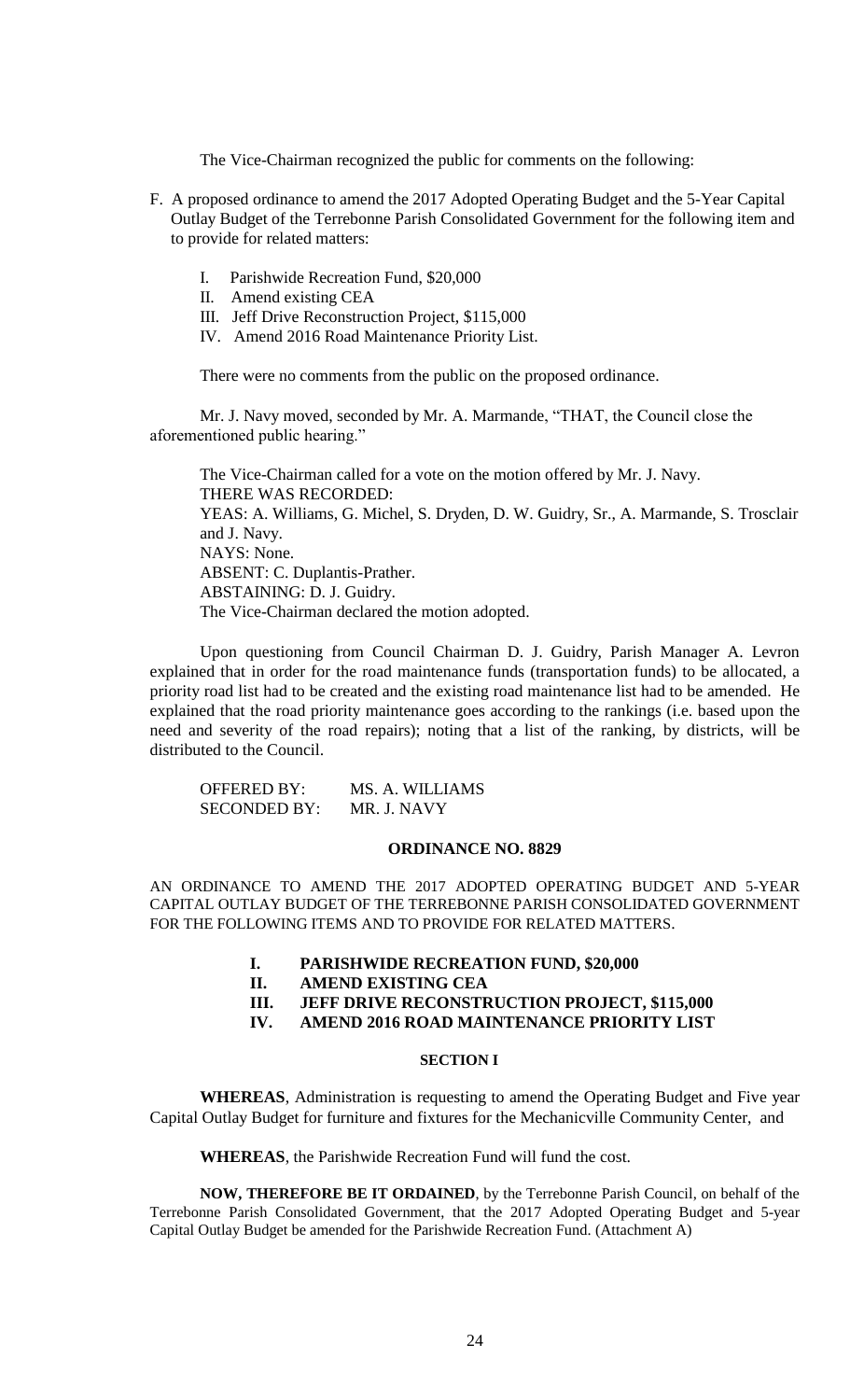## **SECTION II**

**WHEREAS**, the Terrebonne Parish Council authorized a Cooperative Endeavor Agreement with Recreation District #11, dated April 8, 2015, by the adoption of Resolution #15- 120, and

**WHEREAS**, Administration is desirous of amending that existing CEA for the purpose of reimbursing Recreation District #11 for the purchase of furniture and fixtures upon the submission of adequate accounting of the records and receipts provided on the purchases.

**NOW THEREFORE BE IT FUTHER ORDAINED**, by the Terrebonne Parish Council, on behalf of the Terrebonne Parish Consolidated Government, that Amendment #1 to the CEA dated April 8, 2015 be approved, and the legal department is directed to prepare the necessary documents to effect this approval.

#### **SECTION III**

**WHEREAS**, the Terrebonne Parish TPCG has a project entitled Jeff Drive Reconstruction, and

**WHEREAS**, the TPCG has publically bid this project and have unit prices in the contract for asphalt pavement, and

**WHEREAS**, the TPCG is desirous of including Ron Street due to the proximity of the roadway being connected to Jeff Drive, and

**WHEREAS**, while the contractor is onsite at Jeff Drive the TPCG is desirous of reconstructing the entirety of Ron Street with asphaltic pavement, and

**WHEREAS**, the TPCG would like to budget additional funds to reconstruct Ron Street, and

**WHEREAS**, an additional \$115,000 is needed to reconstruct Ron Street, and

**WHEREAS**, the additional funding is coming from the Parish Transportation fund.

**NOW, THEREFORE BE IT FURTHER ORDAINED**, by the Terrebonne Parish Council, on behalf of the Terrebonne Parish Consolidated Government, that the 2017 Adopted Operating Budget and 5-year Capital Outlay Budget be amended for the Jeff Drive Reconstruction Project. (Attachment B)

### **SECTION IV**

**WHEREAS**, the Terrebonne Parish Council adopted the 2016 Road Maintenance Priority List through Resolution No. 16-219, and

**WHEREAS**, Administration believes this Road Maintenance Priority List should be amended to adjust the surface rating of Ron Street from a 7 to a 10 due to underlying base failure.

**NOW THEREFORE BE IT FUTHER ORDAINED**, by the Terrebonne Parish Council, on behalf of the Terrebonne Parish Consolidated Government, that the 2016 Road Maintenance Priority List be amended for adjusting the surface rating of Ron Street from a 7 to a 10.

# **SECTION V**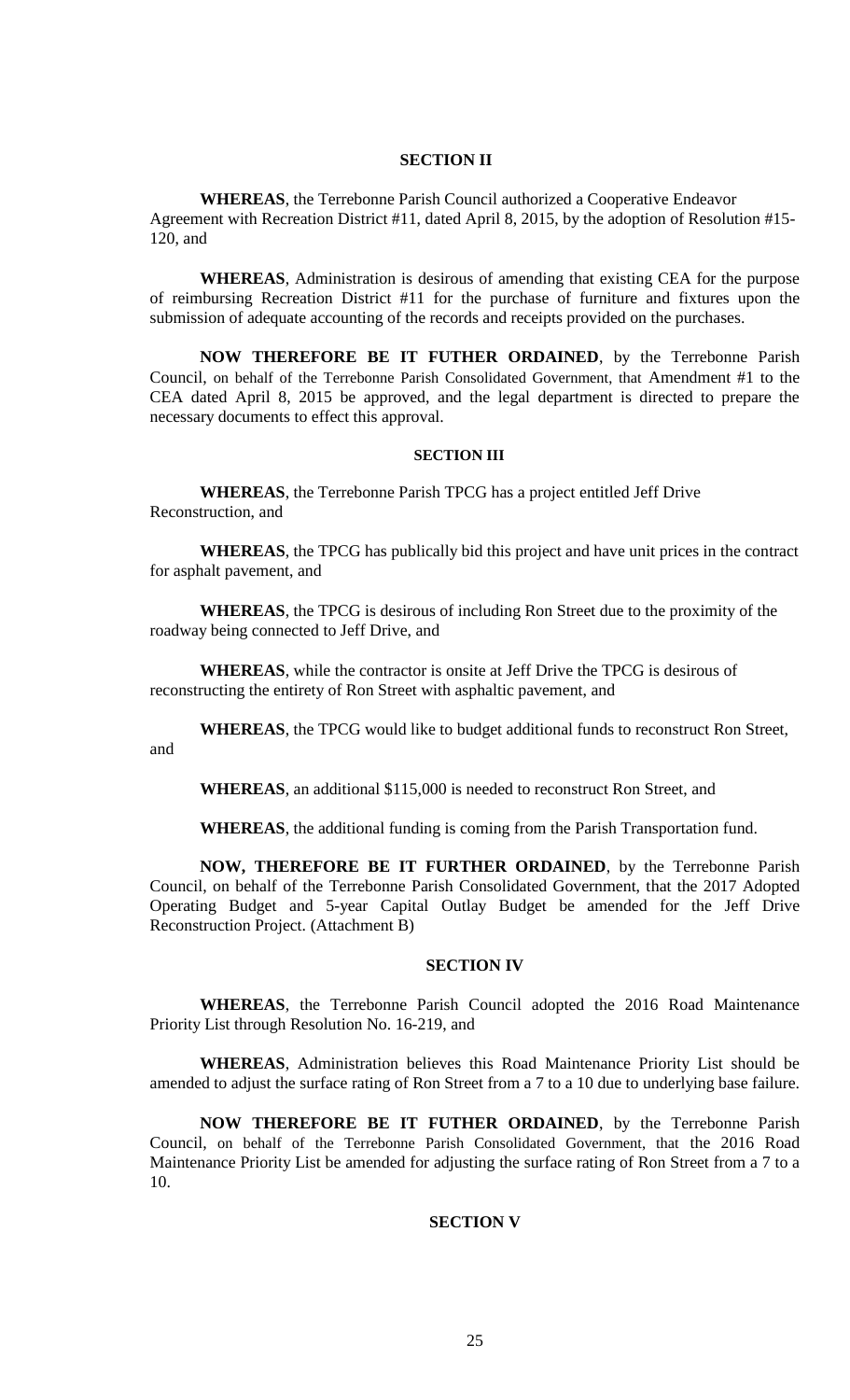If any word, clause, phrase, section or other portion of this ordinance shall be declared null, void, invalid, illegal, or unconstitutional, the remaining words, clauses, phrases, sections and other portions of this ordinance shall remain in full force and effect, the provisions of this ordinance hereby being declared to be severable.

### **SECTION VI**

This ordinance shall become effective upon approval by the Parish President or as otherwise provided in Section 2-13(b) of the Home Rule Charter for a Consolidated Government for Terrebonne Parish, whichever occurs sooner.

This ordinance, having been introduced and laid on the table for at least two weeks, was voted upon as follows:

THERE WAS RECORDED: YEAS: A. Williams, G. Michel, S. Dryden, C. Duplantis-Prather, D.W. Guidry, Sr., A. Marmande, S. Trosclair and J. Navy. NAYS: None. NOT VOTING: None. ABSTAINING: D.J. Guidry. ABSENT: None. The Chairman declared the ordinance adopted on this, the 8th day March 2017.

# **ATTACHMENT A - Recreation Fund**

|                                     | 2017                     |               |          |
|-------------------------------------|--------------------------|---------------|----------|
|                                     | <b>Adopted</b>           | <b>Change</b> | Amended  |
| <b>Other Feesw</b>                  | 7,000                    | 20,000        | 27,000   |
| transfer from Capital Projects Fund | $\overline{\phantom{0}}$ | (20,000)      | (20,000) |
| transfer to Recreation              |                          | 20,000        | 20,000   |
| VE Splash Park/Community Center     | 825,000                  | (20,000)      | 805,000  |

# **ATTACHMENT B - Jeff Drive Reconstruction Project**

|                                          | 2017           |               |           |
|------------------------------------------|----------------|---------------|-----------|
|                                          | <b>Adopted</b> | <b>Change</b> | Amended   |
|                                          |                |               |           |
| Jeff Drive Overlay                       | 368,608        | 115,000       | 483,608   |
| transfer from Parish Transportation Fund |                | (115,000)     | (115,000) |
| Transfer to Road Construction Fund       |                | 115,000       | 115,000   |
| Fund Balance (decrease)                  | N/A            | (115,000)     | N/A       |

Councilman S. Dryden asked that Agenda Item 7A – Naming the new Bayou Gardens Extension Bridge after "Mr. Anthony 'Mug' Cadiere"- be placed on the agenda after hearing about Mr. Cadiere contributions to the Bayou Blue area and to Terrebonne Parish.

Mr. S. Dryden moved, seconded by Mr. J. Navy, "THAT, the Council introduction an ordinance to name the new Bayou Gardens Extension Bridge after "Mr. Anthony 'Mug' Cadiere" and call a public hearing on March 22, 2017 at 6:30 p.m."

The Vice-Chairman called for a vote on the motion offered by Mr. S. Dryden. THERE WAS RECORDED:

YEAS: A. Williams, G. Michel, S. Dryden, C. Duplantis-Prather, D. W. Guidry, Sr., A. Marmande, S. Trosclair and J. Navy.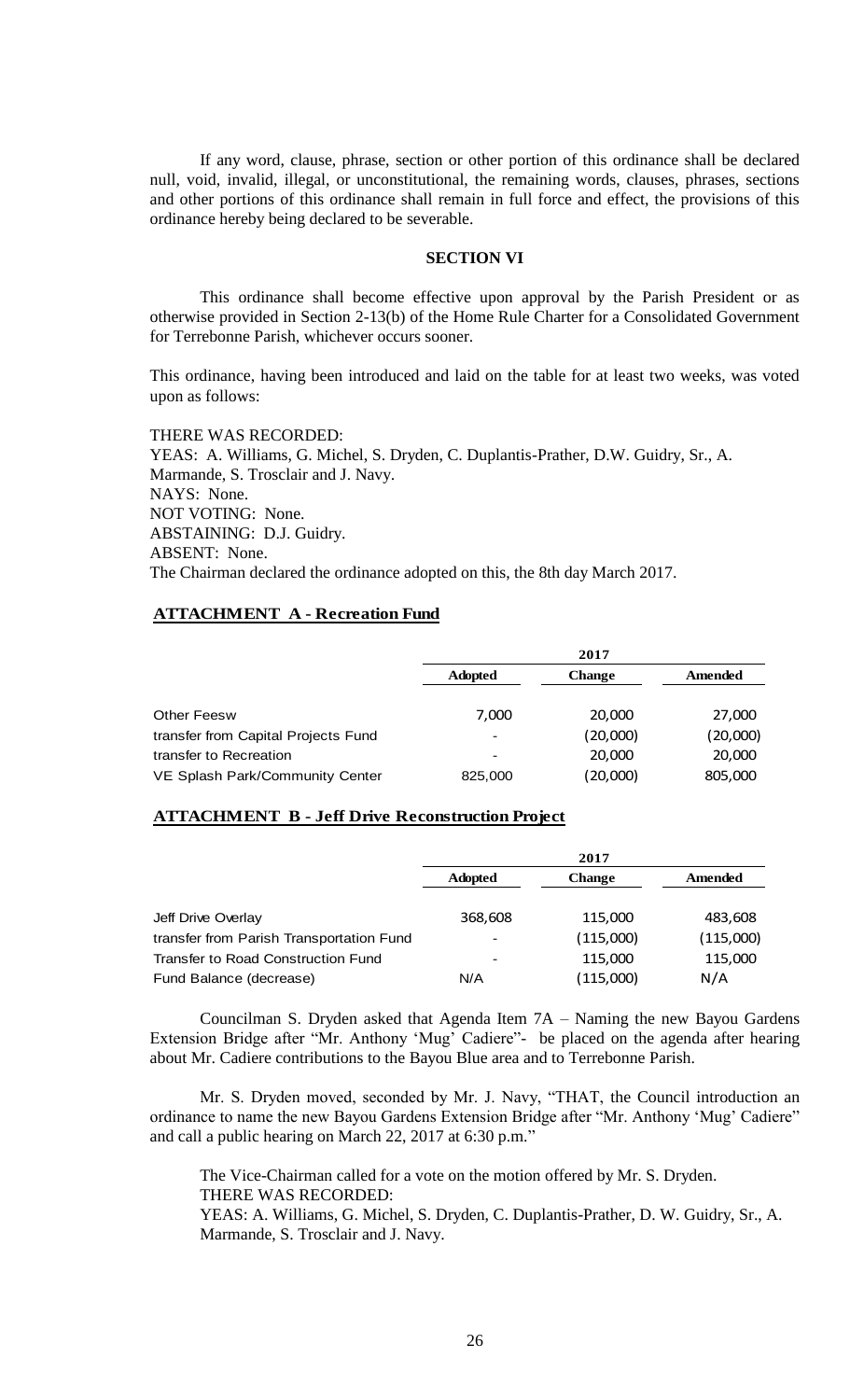NAYS: None. ABSENT: None. ABSTAINING: D. J. Guidry. The Vice-Chairman declared the motion adopted.

Under Agenda Item 8A – Announcements, Council Members:

- Councilwoman C. Duplantis-Prather announced that the  $42<sup>nd</sup>$  Over and Under Tunnel Run will be held on March  $18<sup>th</sup>$ . Registration starts at 2:30 p.m. For more information, please contact the Council Office.
- Councilwoman C. Duplantis-Prather announced that The Hebert Opening to benefit Mary J. Perkins Cancer Center will be held April  $3<sup>rd</sup>$  through April  $8<sup>th</sup>$  at the Ellendale Country Club.
- Councilwoman C. Duplantis-Prather announced that the Walto Children's Choir will perform a free concert on tomorrow (March  $9<sup>th</sup>$ ) at St. Matthews' Episcopal Church (243 Barrow Street) at 5:30 p.m. This concert is to bring awareness of the millions of African children left orphaned as a result of the AIDS epidemic.
- Councilwoman C. Duplantis-Prather announced the Annual Chili Cook-Off will be held on Saturday, March  $11<sup>th</sup>$ , in Downtown Houma, sponsored by the Main Street Program and the Downtown Development Corporation. This event starts at 12:00 p.m. Admission is \$5.00 and all proceeds will be used to beautify Downtown Houma.
- Councilwoman C. Duplantis-Prather thanked the Girls On the Run Organization for their volunteers services at the Animal Shelter.
- Councilwoman C. Duplantis-Prather encouraged every pet owner to have their pets spayed or neutered to help control the pet population and if you find a stray animal please turn it in to the Animal Shelter.
- Councilman D. W. Guidry, Sr. announced to the residents that a public hearing will be held on March  $20<sup>th</sup>$  at 3:30 p.m. at the Government Tower Bldg. to discuss whether or not it is feasible to construct cellular towers near residential neighborhoods; and noted that one of the proposed site is at the intersection of Hwy. 311 and Savanne Road.
- Councilman A. Marmande wished Parish President Dove and the Levee District "good luck" in securing funding for future levee and flood systems projects.
- Councilman J. Navy congratulated the Ellender Memorial High School Girls' Basketball team for their win in the 4-A State Championship; and also wished the Boys' Basketball team "good luck" as they travel to Lake Charles to the State Championship.
- Councilman J. Navy announced that there will be a Seafood Committee meeting tomorrow (March  $9^{th}$ ) at 3:00 p.m.
- Councilman S. Trosclair announced that the Annual Irish Italian Parade will be on Saturday, March 19<sup>th</sup> beginning at the parking lot of Cannata's Supermarket and traveling up Park Ave. and Main St., disbanding at Town Hall.

There were no announcements under Agenda Item 8B –Parish President Announcements.

Mr. J. Navy moved, seconded by Ms. C. Duplantis-Prather, "THAT, the Council approve the following Monthly Engineering Reports:

A. CBI B. Milford & Associates, Inc. C. GIS Engineering, LLC D. T. Baker Smith

The Vice-Chairman called for a vote on the motion offered by Mr. J. Navy. THERE WAS RECORDED: